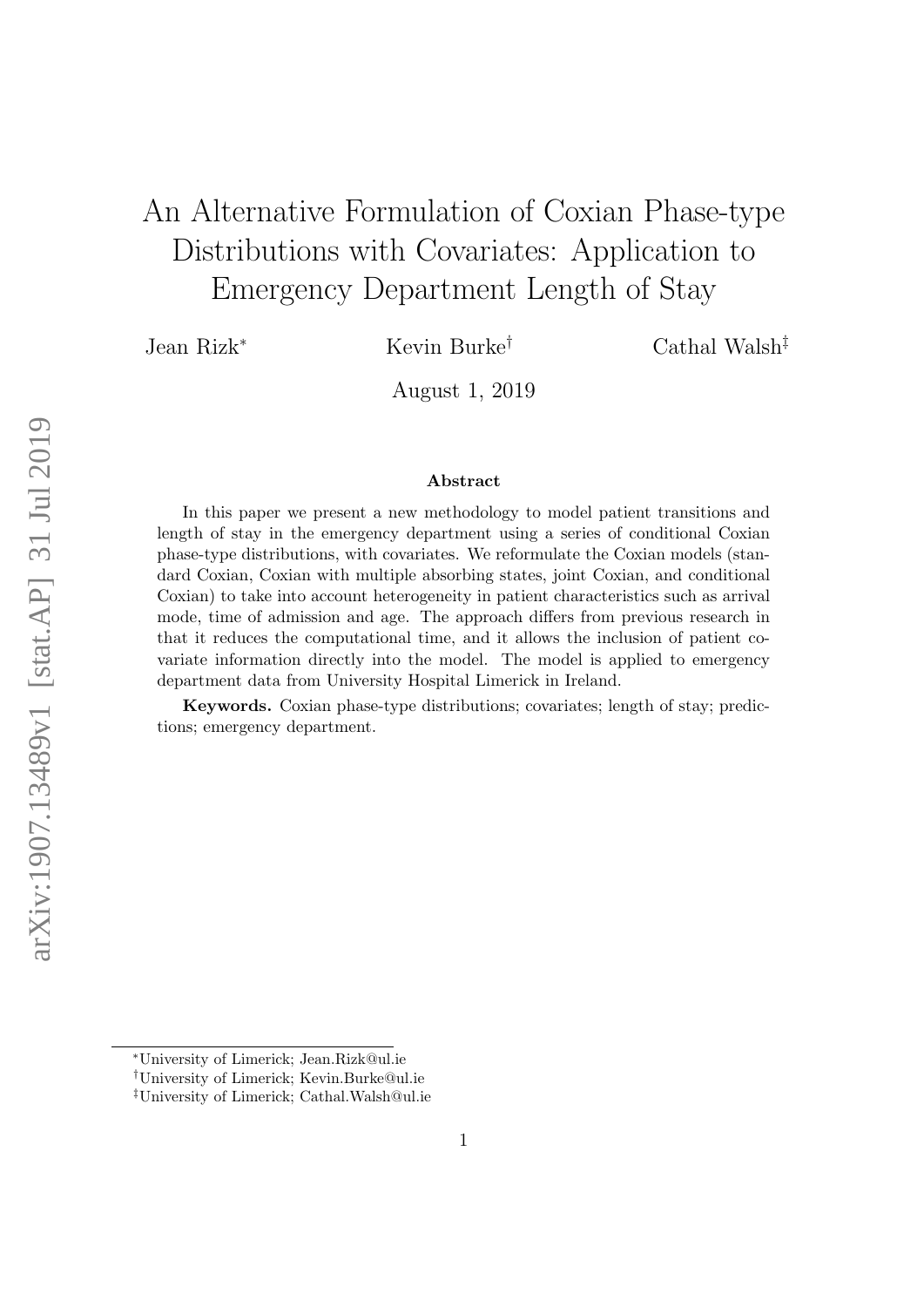## 1 Introduction

The emergency department (ED) is an essential component of the healthcare system as it is the main route of admission to the hospital. The influx of patients into the ED is one of the most challenging problems hospital managers have to deal with. As the world's population grows, as well as the proportion of elderly people, who often have complex medical needs, material resources and staff become overwhelmed, and the patient flow results in overcrowding. This leads to many serious consequences, such as patients leaving the ED without receiving treatment, ambulances unable to unload their patients, treatment delays, patient elopement, distressed staff, and financial effect [\(Boyle et al.,](#page-18-0) [2012;](#page-18-0) [Hoot and Aronsky, 2008\)](#page-19-0).

Prolonged length of stay (LoS) is one of the most important causes of overcrowding in the ED. Predicting patient LoS is vital, since it is considered as a proxy for measuring the forthcoming workload and consumption level of resources. Therefore, it is necessary to have reliable measures for modelling and predicting patient LoS in the ED. Patient LoS data are mainly positively skewed and heavy tailed. In the last decade, many researcher have shown that phase-type distributions [\(Neuts, 1975\)](#page-19-1), particularly Coxian phase-type (CPH) distributions [\(Cox, 1955\)](#page-18-1), can accurately model the patient LoS data in various healthcare systems [\(Marshall and McClean, 2004;](#page-19-2) [Vasilakis and Marshall, 2005;](#page-20-0) [Shaw and](#page-19-3) [Marshall, 2007;](#page-19-3) [Marshall et al., 2007\)](#page-19-4). A standard CPH distribution of order  $n$ , describes duration until absorption in terms of a continuous time Markov process consisting of a sequence of n transient latent phases and one absorbing state. The Marvov model is shown in Figure [1](#page-5-0) (a). A CPH distribution is in fact a sequence of n inter-related Poisson processes, and the time spent in each latent phase is exponentially distributed. The process starts in the first phase and progresses sequentially through the other phases with a probability of exiting (to the absorbing state) from any phase. For instance, in a healthcare setting, each latent phase of the Markov model may represent a stage of care and the absorbing state represents a patient exiting hospital.

Patient LoS may be affected by the patients' information such as gender, age and health condition. Due to this heterogeneity in the patient population with respect to LoS, a model which makes predictions based on the assumption that all patients have the same LoS distribution is generally inaccurate [\(Maguire et al., 1986\)](#page-19-5). Therefore, using a CPH model that includes the patient covariate information is necessary as it identifies the factors which have a significant influence on patient LoS. For example, [Faddy and McClean](#page-18-2) [\(1999,](#page-18-2) [2005\)](#page-18-3) modelled the LoS of male geriatric patients in St George's Hospital, London using a Coxian model with two covariates. They were included directly into the model parameters (i.e.,  $\lambda's$  and  $\mu's$  displayed in Fig. [1](#page-5-0) (a)).

Notwithstanding the usefulness of the CPH model in this context, the density function is complicated by the appearance of the matrix exponential, the likelihood surface is multimodal (cf. [Rizk et al.](#page-19-6) [\(2019\)](#page-19-6) for further details), and, consequently, parameter estimation can be quite computationally intensive. Including covariates into all model parameters increases the model dimensionality further, and can lead to infeasibly large computational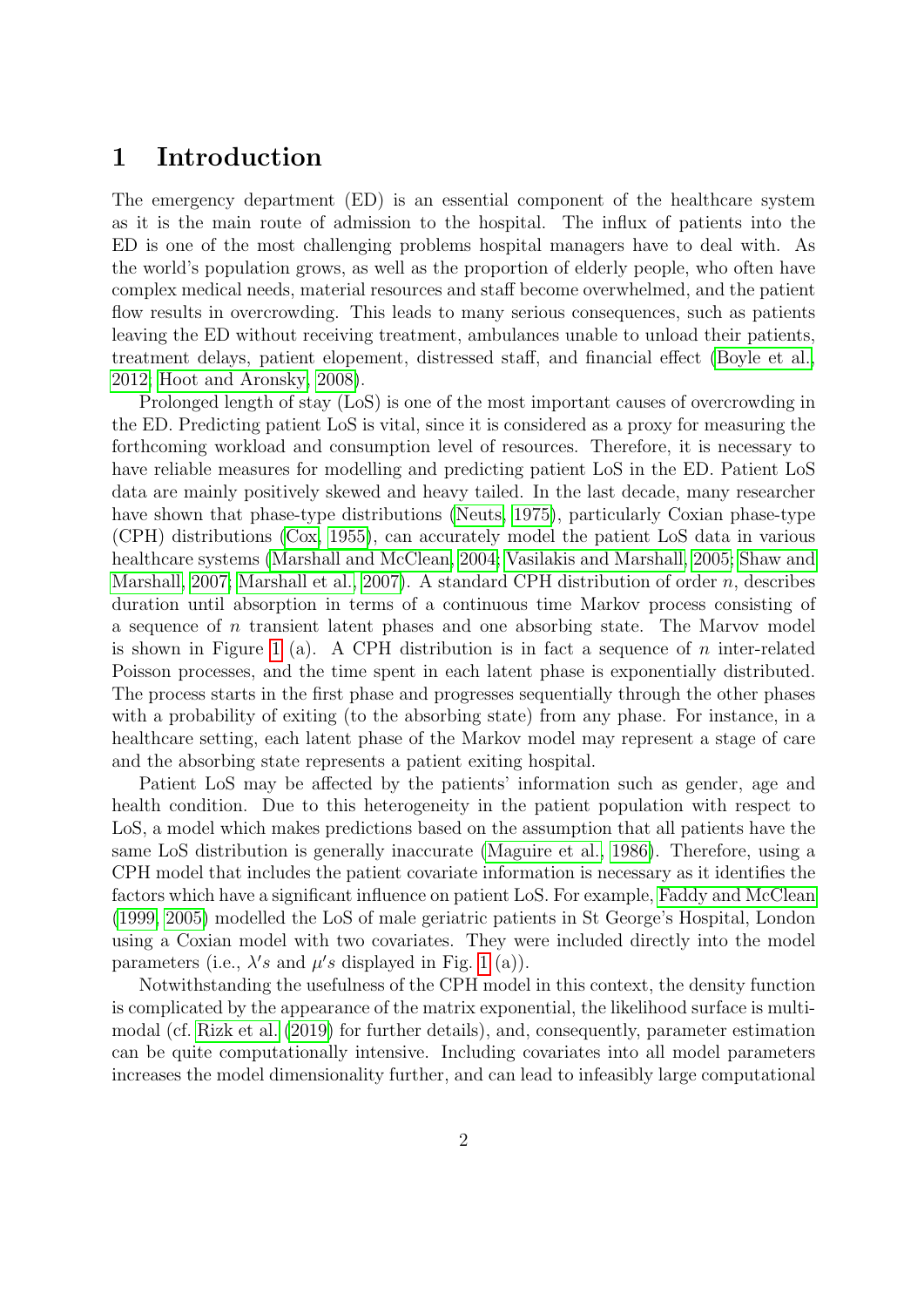times. [Gardiner](#page-18-4) [\(2012\)](#page-18-4) modified the standard Coxian model to incorporate covariates on the mean LoS. This method has proven useful in various applications, such as patients with acute myocardial infraction [\(Tang et al., 2012\)](#page-20-1), geriatric patients [\(Marshall et al., 2014\)](#page-19-7), and respiratory patients [\(Zhu et al., 2018\)](#page-20-2). However, Gardiner only reformulated the standard Coxian model. The reformulation of the Coxian model with multiple absorbing states [Fig. [1](#page-5-0) (c)], as well as the joint Coxian and the conditional Coxian (described briefly in the next paragraph and in more detail in Sections [2.6](#page-9-0) and [2.7\)](#page-11-0), will be achieved in this paper. Our reformulation becomes the basis for our model development for the heterogeneous patient LoS in the ED.

The emergency department can be seen as a series of service stations that patients which patients pass through before exiting, regardless of the manner by which they exit (discharged home, moved to ward, death, or left due to impatience). A station may represent a spell of care (triage, clinician diagnosis, treatment) or simply a waiting room. Modelling the ED LoS with a CPH distribution may not be suitable as it makes the assumption that each observed station constitutes one phase with exponentially distributed waiting time in that particular phase. In reality, each observed station may comprise multiple unrecorded sub-processes (i.e., latent phases), and, in addition, the LoS distribution is unlikely to be the same in each of the observed stations. Thus, modelling the ED LoS requires a multi-compartment model, where each observed compartment (station) can be modelled using a CPH distribution with a (possibly station-dependent) number of latent phases; this is also known as a joint Coxian model as it specifies a joint distribution for the LoS times in each compartment (see Section 2.5). This approach was used by [Faddy](#page-18-5) [\(1993\)](#page-18-5) to model the retention time of a drug injected into an organ using a two-compartment model (drug diffusion in and clearance from the body) where each compartment was modelled with a generalised Erlang distribution. [Xie et al.](#page-20-3) [\(2005\)](#page-20-3) modelled the LoS of geriatric patients in residential and nursing home care using a twocompartmental model, where the components were time spent in residential and nursing home care, respectively. [Gordon et al.](#page-19-8) [\(2016\)](#page-19-8) adapted the joint Coxian model by conditioning the LoS in one compartment on the LoS in the previous compartment; this is called the conditional Coxian (see Section [2.7\)](#page-11-0). Each compartment was then modelled with a conditional CPH distribution. However, a limitation of the models considered by those authors is that covariate influence was not considered. The inclusion of covariates even in the basic Coxian model is already computationally challenging as discussed in [\(Rizk et al., 2019\)](#page-19-6). The compartmental model of course suffers from the same issues (but is even more complex still), and, perhaps, this is the reason that covariates have not been considered previously in the literature.

In this work, we reformulate the joint Coxian and the conditional Coxian models used in [\(Gordon et al., 2016\)](#page-19-8) through a finite mixture of density functions. In this formulation, the inclusion of covariates becomes straightforward and the numerical calculation of the matrix exponential is avoided, speeding up the fitting process. The data analysed in this paper are taken from the emergency department of University Hospital Limerick (UHL), Ireland from the period December 2016 - August 2017. We analysed the lengths of stay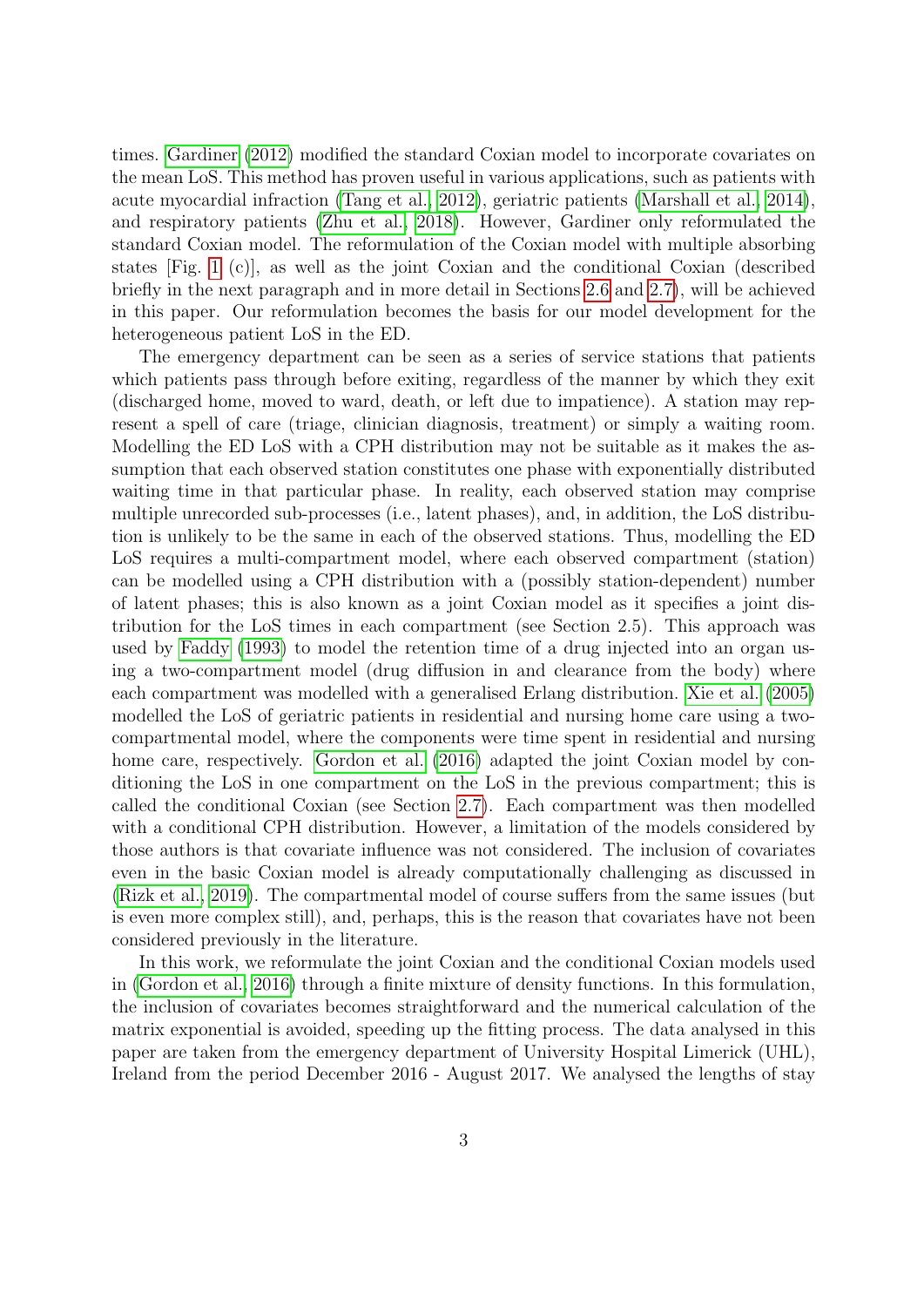for 37,206 ED patients along with covariates: time of admission, mode of admission, age and, sex. The new methodology is applied to describe the variation in the duration times in the different stations of the ED and assess the effects of the covariates. This study will assist the ED managers in identifying patients who are most likely to have extreme length of stay with respect to the different stations of the ED.

## 2 Methodology

#### 2.1 Background to Coxian phase-type distribution

CPH distributions are a subclass of phase-type (PH) distributions. In recent decades, most researchers have avoided using general PH distributions because they are overparametrised. They are highly redundant as the number of model parameters is greater than the degrees of freedom of the distribution function. The representation of an  $n$ -PH distribution (*n* is the number of phases) has in general  $n^2 + n$  parameters, and its corresponding distribution function has  $2n - 1$  degrees of freedom [\(Cumani, 1982\)](#page-18-6). Using an n-CPH distribution reduces the number of parameters to  $2n - 1$ , which makes it non-redundant, while typically still providing an excellent fit to the data. As presented in Figure [1](#page-5-0) (a), the  $\lambda$  parameters describe the transition rates through the transient states, while the  $\mu$  parameters describe the transition rates from the transient states to the absorbing state. Furthermore, CPH distributions have the ability to offer superior fit compared to the alternative distributions such as lognormal, Weibull, Gamma, Pareto, or Burr distributions [\(Faddy et al., 2009;](#page-18-7) [Marshall et al., 2014\)](#page-19-7).

To estimate the parameters, we use the maximum likelihood approach. The most used numerical optimisation techniques to minimise the CPH log-likelihood function, are the expectation-maximization algorithm [\(Dempster et al., 1977\)](#page-18-8) and the Nelder-Mead simplex method [\(Nelder and Mead, 1965\)](#page-19-9). These optimisations methods are numerical and require initiation from a variety of initial values. For more details see [Rizk et al.](#page-19-6) [\(2019\)](#page-19-6) and references therein.

To obtain the optimal number of latent phases in each station, we fit sequentially an increasing number of phases [\(Faddy, 1998\)](#page-18-9), starting with one phase, until little improvement in the fit to the data can be obtained by adding a new phase. The number of phases is determined by minimising the Akaike or the Bayesian information criteria (AIC and BIC).

#### <span id="page-3-0"></span>2.2 Coxian phase-type distribution in Matrix form

A CPH distribution is defined as follows: consider a finite and continuous time Markov process  $\{X(t);t \geq 0\}$  with discrete latent transient states  $\{1,\ldots,n\}$ . Since the process starts in the first phase, let the row vector  $\mathbf{p} = (p_1, \ldots, p_n) = (1, 0, \ldots, 0)$  be the probability of starting in the transient state k, for  $k = 1, \ldots, n$ . Let the column vector  $\mathbf{q} = (\mu_1, \dots, \mu_n)^T$  be the absorbing rate vector, where  $\mu_k \geq 0$  is the rate of absorption to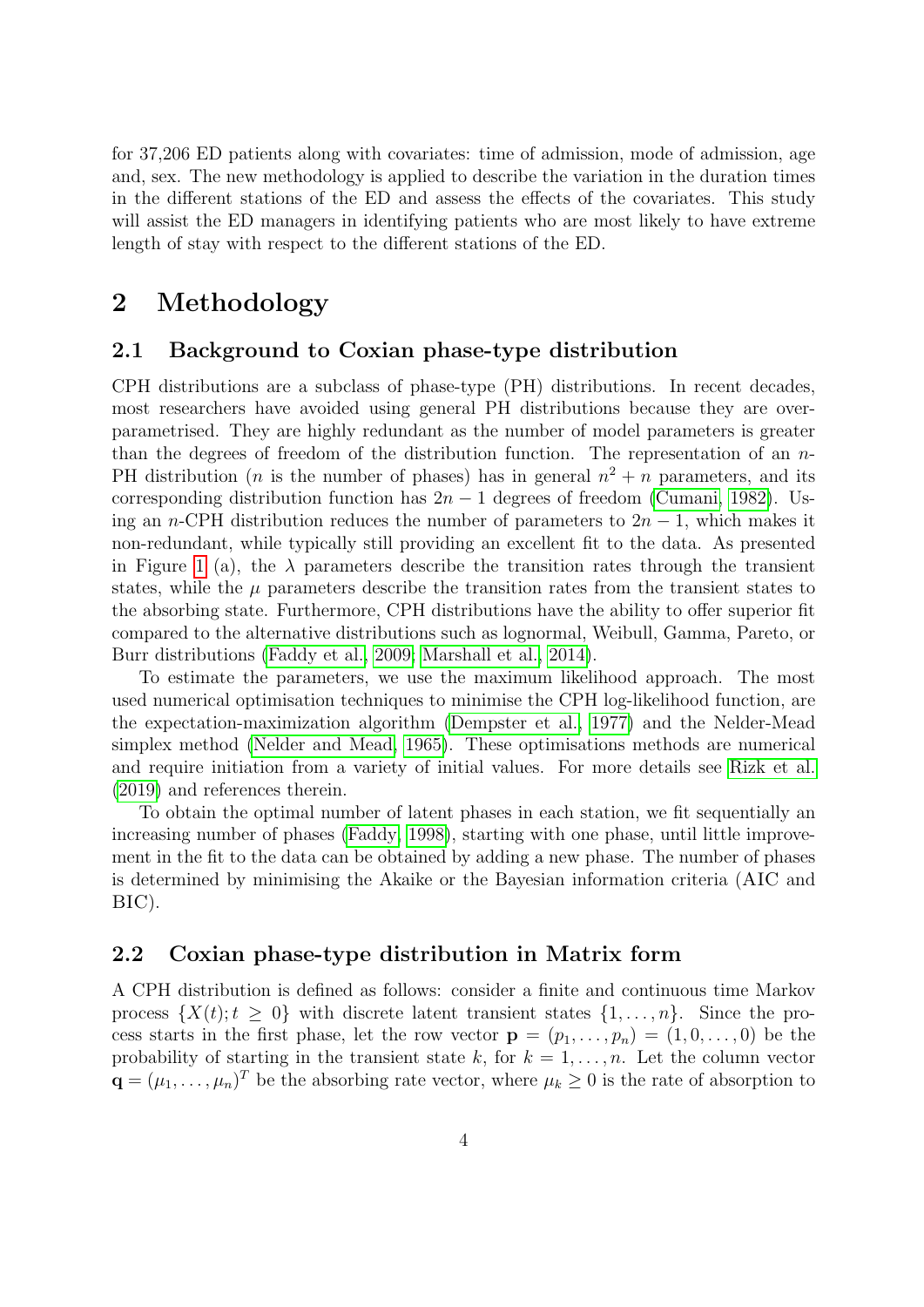the absorbing state from state k. The phase-type generator,  $Q$ , of the process is an upper bidiagonal matrix given by

$$
\mathbf{Q} = \begin{bmatrix} -(\lambda_1 + \mu_1) & \lambda_1 & 0 & \cdots & 0 & 0 \\ 0 & -(\lambda_2 + \mu_2) & \lambda_2 & \cdots & 0 & 0 \\ \vdots & \vdots & \vdots & & \vdots & \vdots \\ 0 & 0 & 0 & \cdots & -(\lambda_{n-1} + \mu_{n-1}) & \lambda_{n-1} \\ 0 & 0 & 0 & \cdots & 0 & -\mu_n \end{bmatrix} . \quad (2.1)
$$

The column vector q can be written as

<span id="page-4-3"></span>
$$
\mathbf{q} = -\mathbf{Q} \mathbb{1},\tag{2.2}
$$

where  $\mathbbm{1}$  is an *n*-dimensional column vector of ones.

We denote by  $T$  the random variable representing the time until absorption. The density function of an CPH distribution with  $n$  transient phases is given by

<span id="page-4-0"></span>
$$
f(t|\Lambda) = \mathbf{p} \exp(\mathbf{Q}t)\mathbf{q}
$$
 (2.3)

where,  $\Lambda = (\lambda_1, \ldots, \lambda_{n-1}, \mu_1, \ldots, \mu_n)$  is the set of parameters. The unconditional mean

is

$$
E[T] = -pQ^{-1}\mathbb{1}
$$

The matrix exponential,  $\exp(\mathbf{Q}t) = \sum_{r=0}^{\infty} (\mathbf{Q}t)^r/r!$ , is evaluated numerically. More details on computing matrix exponentials can be found in [\(Moler and Van Loan, 1978\)](#page-19-10). The time spent in phase  $k$   $(k = 1, \ldots, n)$ , denoted by  $T_k$ , is a random variable that is the minimum of two independent exponential random variables with parameters  $\lambda_k$  and  $\mu_k$ . The random variable  $T_k$  is in turn exponential with rate  $\theta_k = \lambda_k + \mu_k$ , which is also the hazard rate for sojourn in phase  $k$ . The expected LoS in phase  $k$  is the reciprocal of the hazard rate in that phase, and is given by

<span id="page-4-2"></span><span id="page-4-1"></span>
$$
LoS_k = 1/(\lambda_k + \mu_k) = 1/\theta_k,
$$
\n(2.4)

where, by definition,  $\lambda_n \equiv 0$ .

The probability of exiting phase  $k$  to the absorbing state is given by

$$
\pi_1 = \frac{\mu_1}{\lambda_1 + \mu_1}, \text{ and } \pi_k = \frac{\mu_k}{\lambda_k + \mu_k} \cdot \prod_{r=1}^{k-1} \left( \frac{\lambda_r}{\lambda_r + \mu_r} \right), \quad k = 2, \dots, n. \tag{2.5}
$$

Despite their wide use in everyday applications, CPH distributions possess the drawback of being computationally intensive to fit to data due to the appearance of the matrix exponential in [\(2.3\)](#page-4-0); this, in turn, makes the extension to incorporating covariate effects challenging. However, rewriting the model as a mixture of densities reduces the computational times dramatically and, furthermore, allows the inclusion of covariates, as will be shown in the next subsection.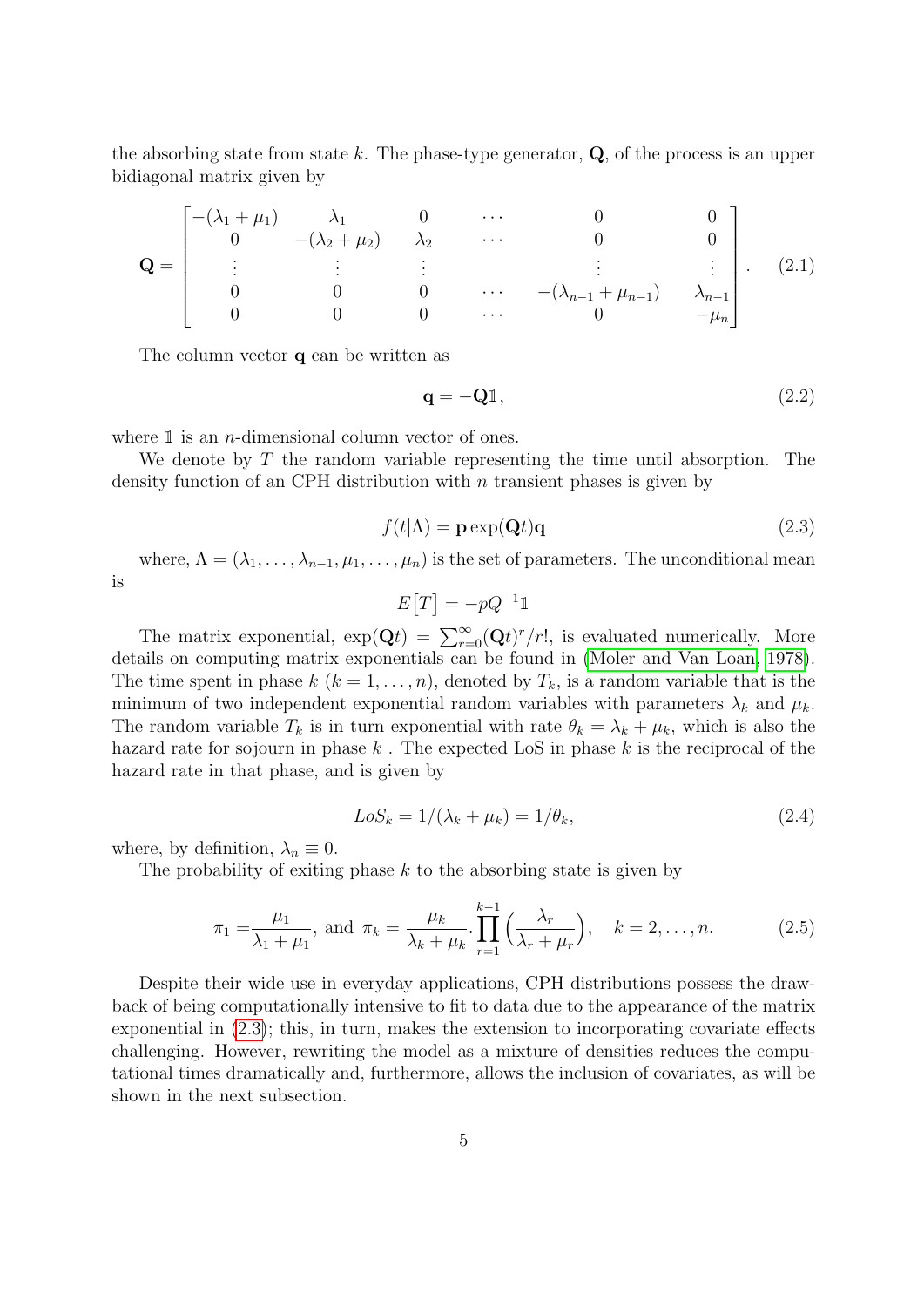





<span id="page-5-0"></span>

Figure 1: (a) An illustration of the Coxian Markov Model with  $n$  phases. (b) Equivalent arrangement of an n-phase CPH distribution. (c) Representation of a Coxian model with two absorbing states. (d) Equivalent arrangement of a Coxian model with two absorbing states.

### <span id="page-5-1"></span>2.3 Coxian phase-type distribution in mixture form

Based on the generalisation of Erlang's method of stages [\(Erlang, 1917\)](#page-18-10), a CPH distribution can be expressed as a mixture of densities. First of all, we note that a parallel connection of n exponential random variables is modelled as a mixture of the n exponential distributions. Each of the mixture components,  $\pi_k$ ,  $k = 1, \ldots, n$ , represents the probability of choosing route k. In a similar fashion, the Coxian Markov model of  $n$  transient phases can be aggregated into n parallel routes as shown in Fig. [1](#page-5-0) (b). Each route is a series or convolution of k independent exponential random variables with rates  $\theta_1, \ldots, \theta_k$ , yielding a hypoexponential distribution whose mean is, of course,  $1/\theta_1 + \cdots + 1/\theta_k$ . Therefore, a CPH distribution with n phases can be written as a mixture of n hypoexponential distributions. Then, avoiding the matrix form in [\(2.3\)](#page-4-0), the density can be written as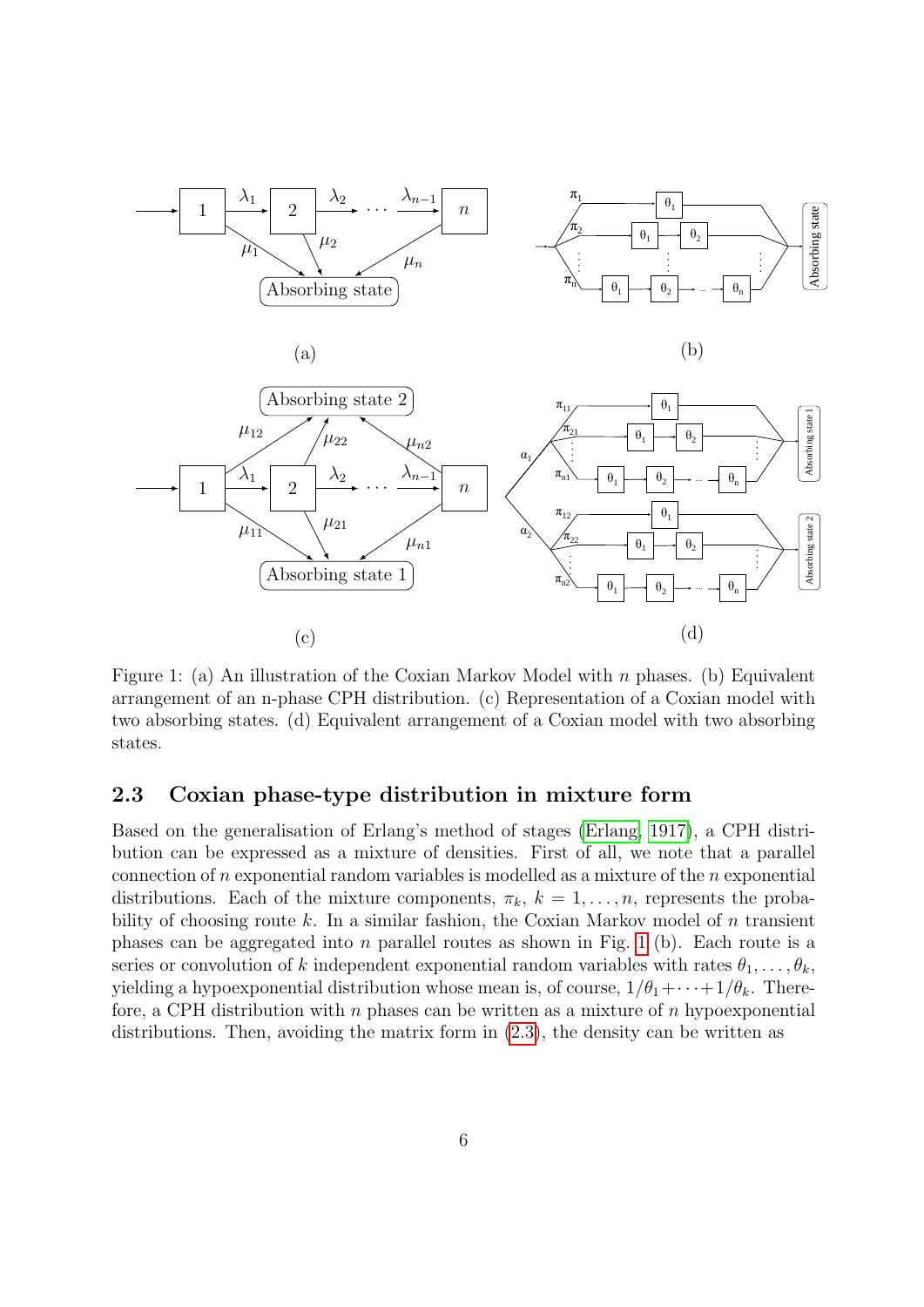<span id="page-6-0"></span>
$$
f(t|\Theta) = \sum_{k=1}^{n} \pi_k h_k(t),
$$
\n(2.6)

where  $\Theta = (\pi_1, \ldots, \pi_{n-1}, \theta_1, \ldots, \theta_n)$  is the set of parameters,  $\sum_{k=1}^n \pi_k = 1$ , and  $h_k(t)$  is the density of a hypoexponential distribution given by

<span id="page-6-2"></span>
$$
h_k(t) = \sum_{r=1}^k \left( \prod_{\substack{c=1\\c \neq r}}^k \frac{\theta_c}{\theta_c - \theta_r} \right) \theta_r e^{-\theta_r t}.
$$
 (2.7)

The unconditional mean absorption time of a CPH distribution in terms of the new parameters,  $\theta$  and  $\pi$ , is

$$
E[T] = \pi_1 \frac{1}{\theta_1} + \pi_2 \left( \frac{1}{\theta_1} + \frac{1}{\theta_2} \right) + \dots + \pi_n \left( \frac{1}{\theta_1} + \dots + \frac{1}{\theta_n} \right).
$$

If all the  $\theta$  parameters are equal, the expression defined in [\(2.6\)](#page-6-0) reduces to an Erlang density, and the CPH density function becomes a mixture of Erlang densities. If two or more  $\theta$ 's are equal, alternative expressions for the CPH distribution can be obtained by inverting its Laplace transform, which is given by

<span id="page-6-1"></span>
$$
f^*(s) = \mathcal{L}\{f(t)\} = \sum_{k=1}^n \pi_k Z_k(s),
$$
\n(2.8)

where

$$
Z_k(s) = \mathscr{L}{h_k(t)} = \frac{\theta_1 \theta_2 \dots \theta_k}{(\theta_1 + s)(\theta_2 + s) \dots (\theta_k + s)}
$$

is the Laplace transform of a hypoexponential distribution with  $k$  phases. Equation [\(2.8\)](#page-6-1) is a weighted sum of rational expressions in s with numerators of degree zero. This structure allows straightforward inversion based on partial fraction decomposition. However in practice, when estimating the parameters by numerically optimising the loglikelihood function, it is highly unlikely to encounter numerically identical  $\theta$ 's; thus, Equation [\(2.6\)](#page-6-0) is often sufficient as the density function for practical purposes (without the need for Laplace transformation).

The rates,  $\theta_1, \ldots, \theta_n$  and the mixture components,  $\pi_1, \ldots, \pi_n$ , are the same as defined in Section [2.2,](#page-3-0) where the mean length of stay in phase  $k, k = 1, \ldots, n$ , is  $\text{LoS}_k = 1/\theta_k$ , and the absorption probability from phase k is  $\pi_k$ . Instead of the matrix representation of the CPH model that involves transient and absorption parameters,  $(\lambda_1, \ldots, \lambda_n, \mu_1, \ldots, \mu_n)$ , we now have a new representation with parameters  $(\pi_1, \ldots, \pi_n, \theta_1, \ldots, \theta_n)$ . The number of parameters  $2n-1$  remains the same since  $\pi_n = 1 - \sum_{k=1}^{n-1} \pi_k$ . Furthermore, if required, the transient rates,  $\lambda$ , and the absorbing rates,  $\mu$ , can be retrieved from the following recurrence formula, which follows from Equations [\(2.4\)](#page-4-1) and [\(2.5\)](#page-4-2),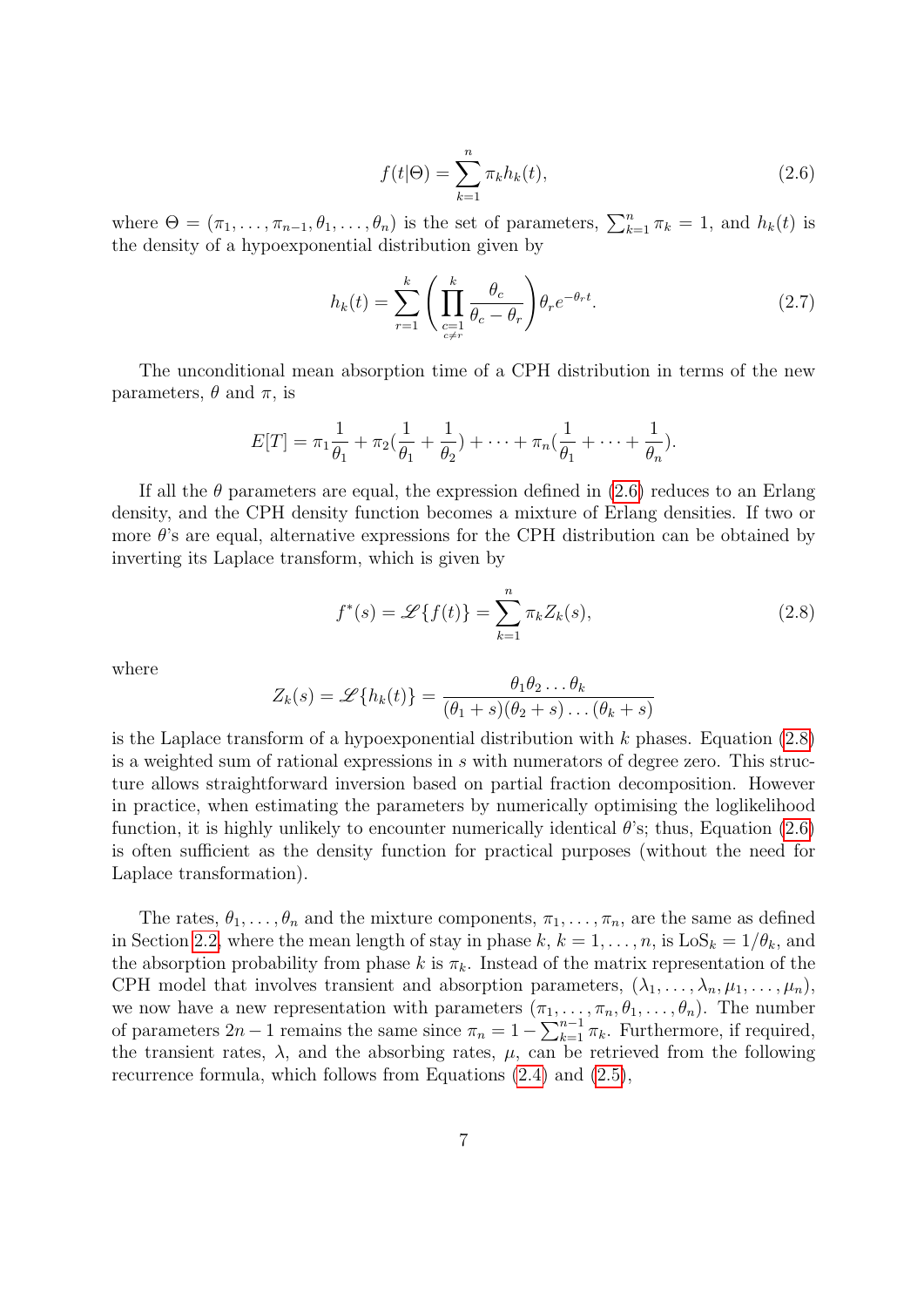$$
\lambda_1 = \theta_1 - \mu_1 \quad \& \quad \mu_1 = \pi_1 \theta_1, \quad \text{for} \quad k = 1,
$$
  

$$
\lambda_k = \theta_k - \mu_k \quad \& \quad \mu_k = \pi_k \frac{\prod_{r=1}^k \theta_r}{\prod_{r=1}^{k-1} \lambda_r}, \quad \text{for} \quad k = 2, \dots, n.
$$

#### <span id="page-7-0"></span>2.4 Coxian distribution with multiple absorbing states

The ED system consists of a series of service stations. After going through a station, which consists of latent phases of care, the patient will either exit the system or proceed to other stations. Each station can be modelled with a CPH distribution. However, to model the movement between stations, it is necessary to include an additional absorbing state: one absorbing state represents patient leaving the ED, and the other absorbing state represents movement to the next ED station. Figure [1](#page-5-0) (c) depicts a CPH model with two absorbing states. An additional absorbing state can be incorporated by modifying the matrix Q and the vector q from the basic CPH distribution [\(Garg et al., 2009;](#page-18-11) [McClean](#page-19-11) [et al., 2010\)](#page-19-11). Suppose we have a Coxian model with n transient phases and two absorbing states. The vector **q** no longer satisfies Eq.  $(2.2)$  and it becomes an  $n \times 2$  matrix defined as

$$
\mathbf{q} = [\mathbf{q_1}, \mathbf{q_2}] = \begin{bmatrix} \mu_{11} & \mu_{12} \\ \mu_{21} & \mu_{22} \\ \vdots & \vdots \\ \mu_{n1} & \mu_{n2} \end{bmatrix},
$$

where  $q_1$  and  $q_2$  are the transition rate vectors to the first and second absorbing states respectively. The matrix Q becomes

$$
\mathbf{Q} = \begin{bmatrix} -(\lambda_1 + \mu_{11} + \mu_{12}) & \lambda_1 & \cdots & 0 \\ 0 & -(\lambda_2 + \mu_{21} + \mu_{22}) & \cdots & 0 \\ \vdots & \vdots & & \vdots \\ 0 & 0 & \cdots & -(\mu_{n1} + \mu_{n2}) \end{bmatrix}.
$$

In matrix form, the density function of the CPH distribution with two absorbing states is a vector given by

$$
\mathbf{f}(t|\Lambda) = \{f_1(t), f_2(t)\} = \{\mathbf{p} \exp(\mathbf{Q}t)\mathbf{q_1}, \mathbf{p} \exp(\mathbf{Q}t)\mathbf{q_2}\},\tag{2.9}
$$

where  $\mathbf{p} = (1, 0, \ldots, 0)$  and  $\Lambda = (\lambda_1, \ldots, \lambda_{n-1}, \mu_{11}, \ldots, \mu_{n1}, \mu_{12}, \ldots, \mu_{n2}).$ 

In previous research, only the matrix form of a CPH distribution with multiple absorbing states was presented. We derive here the mixture form.

Since the system has two exits, the Markov model can be rearranged into two different routes, where each route leads to a Coxian Markov chain with one absorbing state as shown in Figure [1](#page-5-0) (d). The probability density function of the LoS prior to absorption into the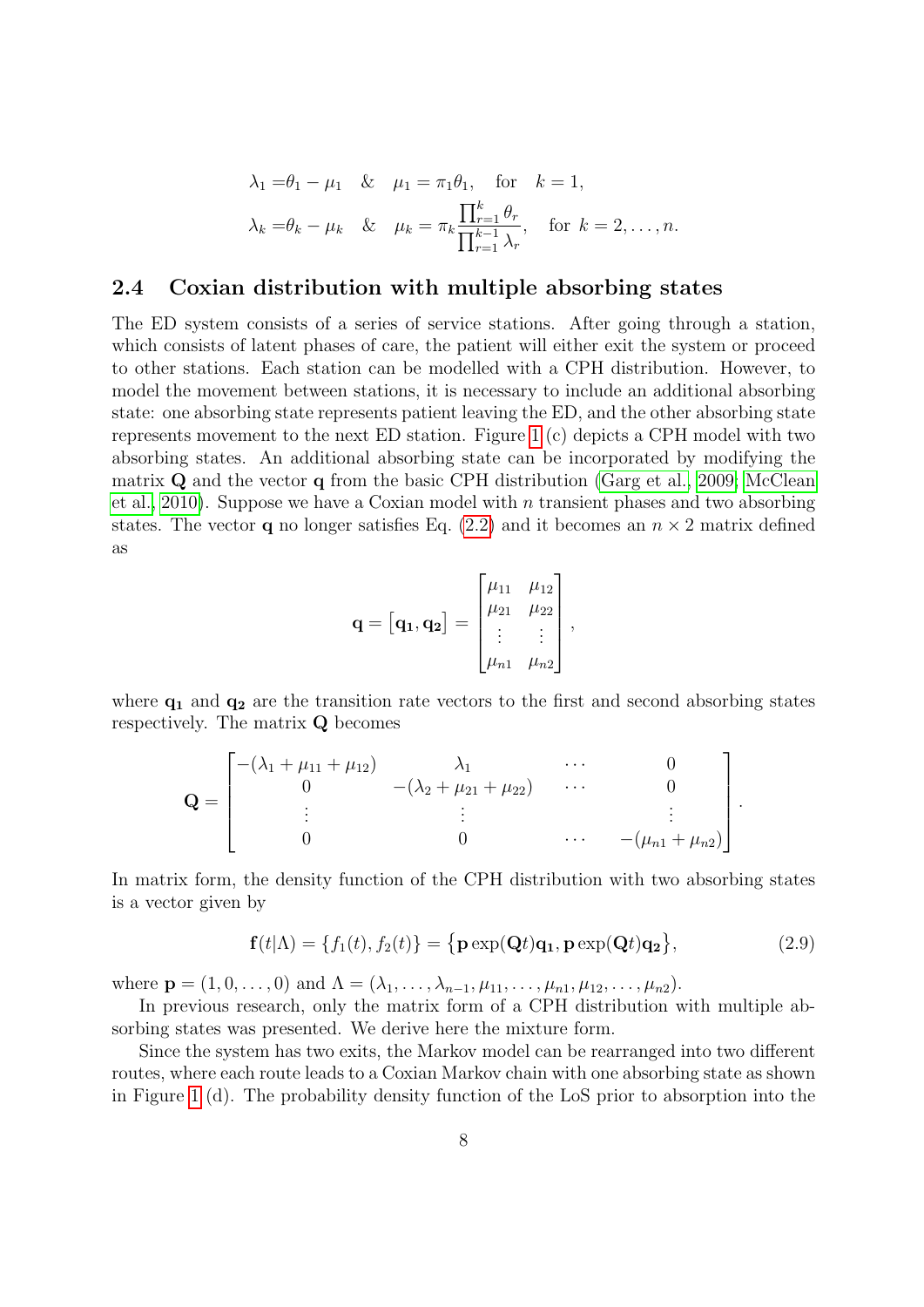various absorbing states is a vector of two Coxian densities: (i) the density of the LoS prior to exiting the system (the ED in our case), we denote by  $f_1(t)$ , and (ii) the density of the LoS prior to continuing to the next station of the ED and we denote by  $f_2(t)$ . The density function of the CPH distribution with two absorbing states is then given by

<span id="page-8-0"></span>
$$
\mathbf{f}(t|\Theta) = \{f_1(t), f_2(t)\} = \left\{\sum_{k=1}^n \pi_{k1} h_k(t), \sum_{k=1}^n \pi_{k2} h_k(t)\right\},\tag{2.10}
$$

where  $\Theta = (\pi_{11}, \ldots, \pi_{n1}, \pi_{12}, \ldots, \pi_{n2}, \theta_1, \ldots, \theta_n)$  is the set of parameters,  $\sum_{k=1}^n \pi_{k1}$  +  $\sum_{k=1}^{n} \pi_{k2} = 1$ , and  $h_k(t)$  is as defined in Equation [\(2.7\)](#page-6-2).

The unconditional expected LoS prior to absorption in each absorbing state is given by the vector  $\mathbf{E} = (E[T_1], E[T_2])$ , where

$$
E[T_j] = \pi_{1j} \frac{1}{\theta_1} + \pi_{2j} (\frac{1}{\theta_1} + \frac{1}{\theta_2}) + \cdots + \pi_{nj} (\frac{1}{\theta_1} + \cdots + \frac{1}{\theta_n}), \quad j = 1, 2.
$$

We define  $\alpha_i$ , to be the probability that the *i*th observation in the data has taken one of the two routes. However, in practice, we observe the station from which an individual exits, and, therefore,  $\alpha_i$  simply becomes an indicator variable, describing which of the two events has occurred for each observation (exit the system or exit to the next station), i.e.,

$$
\alpha_i = \left\{ \begin{array}{ll} 1 & \text{the individual } i \text{ has exited to the first absorbing state} \\ 0 & \text{otherwise} \end{array} \right. .
$$

Then, the log-likelihood of an observed route visited and duration spent for an individual can be written as

$$
\ell(\Theta,\alpha,\mathbf{t}) = \sum_{i} \log \Big\{ \alpha_i f_1(t_i|\Theta) + (1-\alpha_i) f_2(t_i|\Theta) \Big\}.
$$

The transient rates,  $\lambda_1, \ldots, \lambda_n$ , and the absorbing rates,  $\mu_{11}, \ldots, \mu_{n1}, \mu_{12}, \ldots, \mu_{n2}$ , can be obtained recursively as follows,

$$
\lambda_1 = \theta_1 - \mu_{11} - \mu_{12}, \quad \mu_{11} = \pi_{11}\theta_1 \quad \& \quad \mu_{12} = \pi_{12}\theta_1, \quad \text{for} \quad k = 1,
$$
\n
$$
\lambda_k = \theta_k - \mu_{k1} - \mu_{k2}, \quad \mu_{k1} = \pi_{k1} \frac{\prod_{r=1}^k \theta_r}{\prod_{r=1}^{k-1} \lambda_r} \quad \& \quad \mu_{k2} = \pi_{k2} \frac{\prod_{r=1}^k \theta_r}{\prod_{r=1}^{k-1} \lambda_r}, \quad \text{for} \quad k = 2, \dots, n.
$$

#### 2.5 Computational speed

Unlike the matrix form, the mixture representations of the density functions do not contain the matrix exponential term. This makes the data fitting process much faster and allows fitting large data. Note that the number of parameters increases from  $2n - 1$  in the standard Coxian, to  $3n - 1$  $3n - 1$  in the Coxian with two absorbing states. Table 1 shows a comparison between the fitting times of the matrix and the mixture representations. We simulated two 3-phase CPH distributions, one with one absorbing state and another with two absorbing states and used two different sample sizes. We fitted the distributions in MATLAB [\(MATLAB, 2018\)](#page-19-12) on a PC with a 3.00 GHz processor. As shown in the table, the computational times drop dramatically with the mixture form.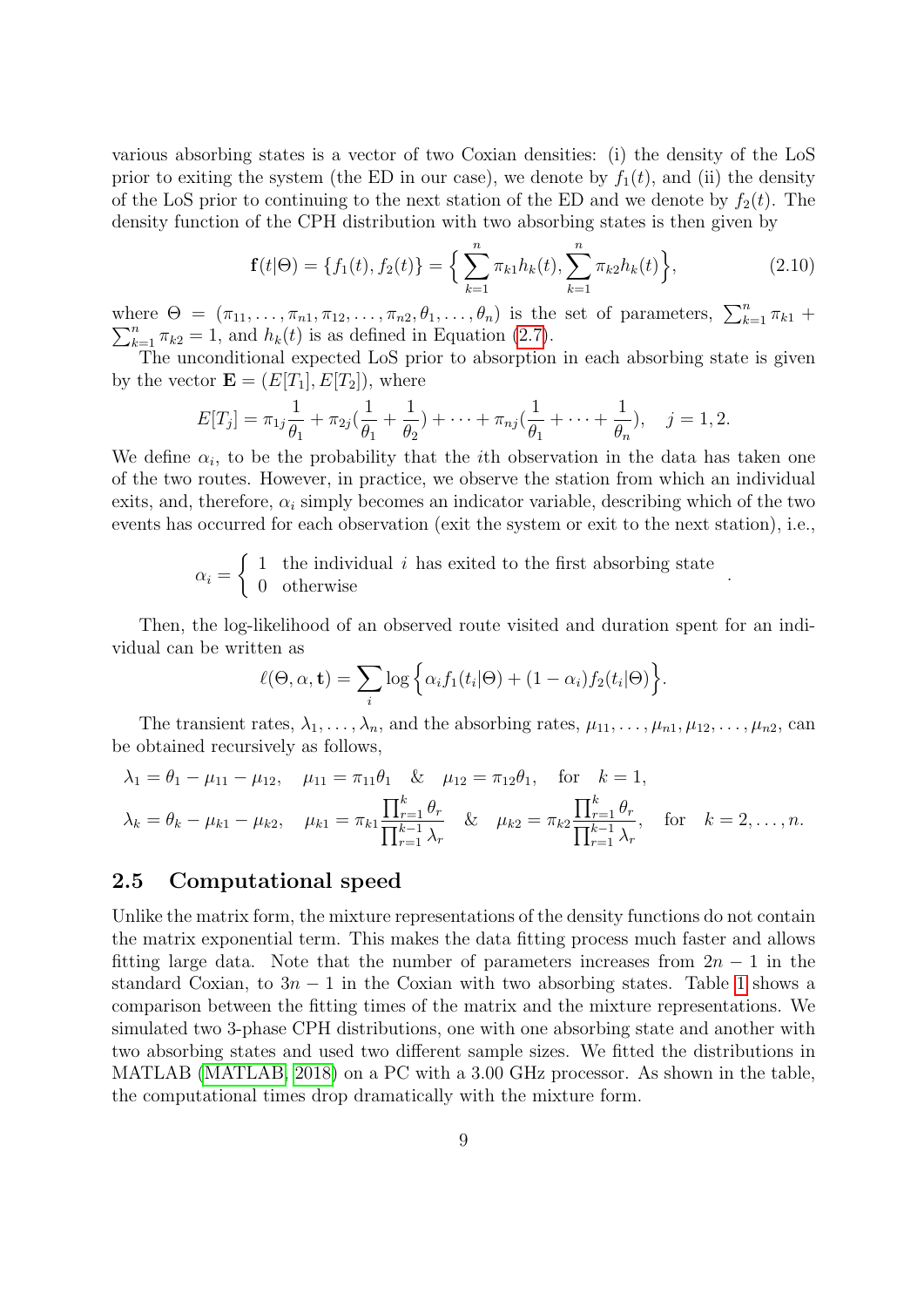<span id="page-9-1"></span>Table 1: Fitting times in seconds of a 3-phase CPH distribution in matrix and mixture forms

|       |       | One absorbing state | Two absorbing states                                                                            |         |        |       |
|-------|-------|---------------------|-------------------------------------------------------------------------------------------------|---------|--------|-------|
|       |       |                     | Sample size Matrix form Explicit form Relative speed   Matrix form Explicit form Relative speed |         |        |       |
| 000.1 | 132 s | $0.6$ s             | 220                                                                                             | $204$ s | l .6 s | 127.5 |
| 5.000 | 516 s | $0.8$ s             | 645                                                                                             | 1200 s  | 3.5 s  | 342.9 |

### <span id="page-9-0"></span>2.6 Joint Coxian distributions

As mentioned previously, the ED consists of a series of stations where each can be modelled with a Coxian distribution with two absorbing sates. In a system of total of N stations, a patient who spends a time  $t_L$  in a particular station  $S_L$   $(L = 1, ..., N)$ , is the same patient who already had lengths of stay  $t_1, \ldots, t_{L-1}$  in the preceding stations  $S_1, \ldots, S_{L-1}$ , respectively.

To take into account the movement between and within the ordered sequence of stations, [Xie et al.](#page-20-3) [\(2005\)](#page-20-3) used a joint probability density function to model the LoS in a successive types of care which is similar to the scenario outlined in this research. The density is derived from the work of [Fredkin and Rice](#page-18-12) [\(1986\)](#page-18-12) on aggregated Markov processes. Note that, each station, apart from the last one, has two absorbing states: the global absorbing state (exiting the ED), and the first phase of the next station as shown in Figure [2.](#page-10-0) We define two absorbing rates vectors for each station:  $q_{L1}$  represents exiting from station  $S_L$  to the global absorbing state, and  $q_{L2}$  represents exiting from station  $S_L$ to the next station  $S_{L+1}$ . In matrix form, the density function of the joint system of N stations is

<span id="page-9-2"></span>
$$
\mathbf{g}(t) = \sum_{L=1}^{N} \gamma_i^L g_L(t),
$$

where,

$$
g_L(t) = f(t_1 \cap t_2 \cap \cdots \cap t_L)
$$
  
=  $\mathbf{p}_1 \exp(\mathbf{Q}_1 t_1) \mathbf{T}_{12} \exp(\mathbf{Q}_2 t_2) \mathbf{T}_{23} \exp(\mathbf{Q}_3 t_3) \dots \mathbf{T}_{L-1,L} \exp(\mathbf{Q}_L t_L) \mathbf{q}_{L1},$  (2.11)

is the density for a patient undergoing absorption to the global absorbing state from station L, and  $\gamma_i^L$  is a dummy variable indicating which station the individual exited from, e.g., for  $L = 1$ ,  $g_1(t) = \mathbf{p}_1 \exp{(\mathbf{Q}_1 t_1)}\mathbf{q}_{11}$ .

The matrix  $T_{m,m+1}$  is defined as

$$
T_{m,m+1} = \begin{bmatrix} \mu_{12}^m & 0 & \cdots & 0 \\ \mu_{22}^m & 0 & \cdots & 0 \\ \vdots & \vdots & \ddots & \vdots \\ \mu_{n_m2}^m & 0 & \cdots & 0 \end{bmatrix},
$$

for,  $m = 1, \ldots, L-1$ . It is of dimension  $n_m \times n_{m+1}$  where  $n_m$  and  $n_{m+1}$  are the number of phases in stations  $S_m$  and  $S_{m+1}$  respectively. This matrix represents patients transferring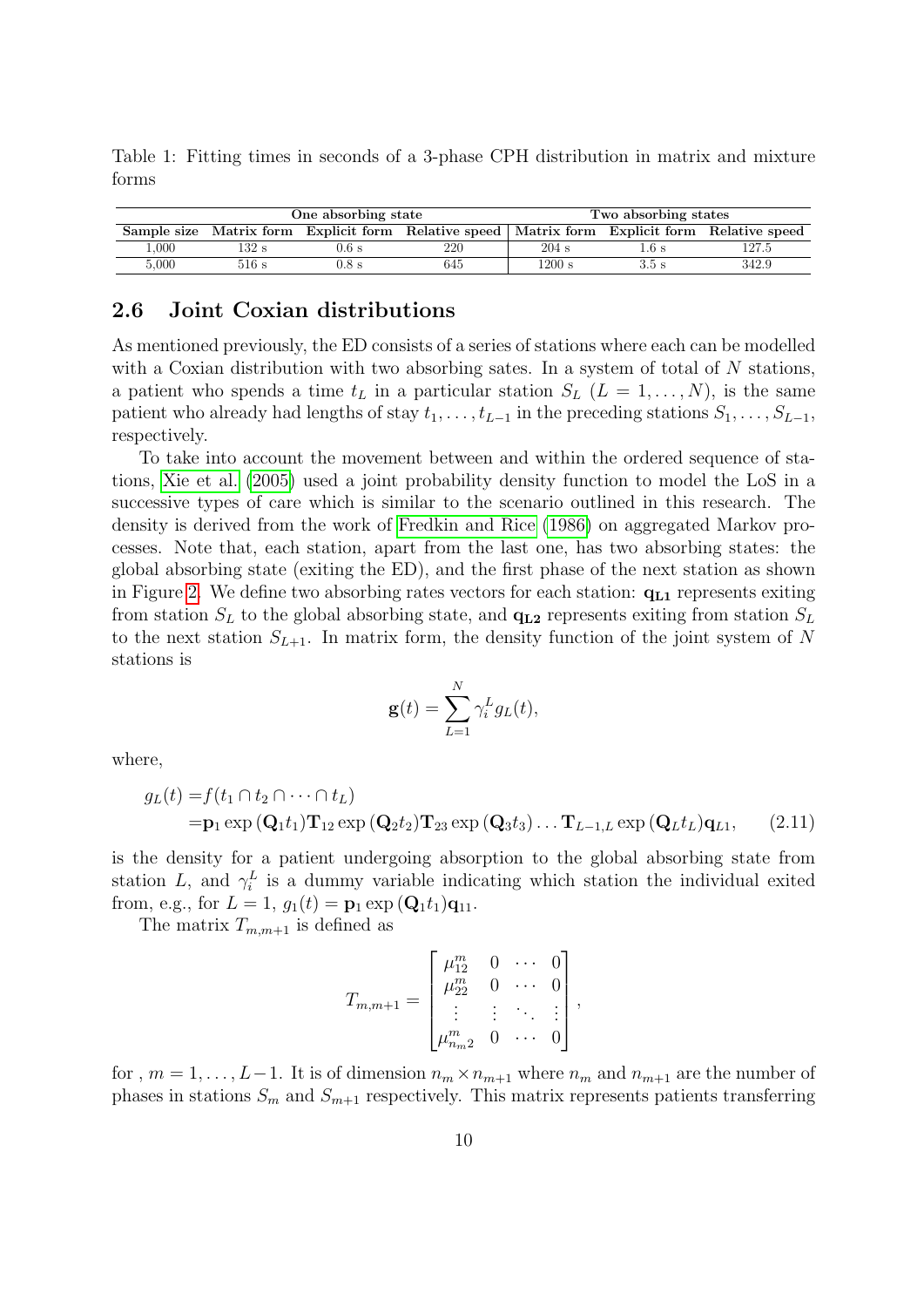from a particular station to a successive one. The reason  $\mathbf{T}_{m,m+1}$  contains non-zero elements in the first column, with all other elements equal to zero, is due the fact that patients may only enter the first phase of station  $S_{m+1}$  from any of the transient phases of the preceding station  $S_m$ . The vector  $(\mu_{12}^m, \ldots, \mu_{n_m2}^m)^T$ , the first column of matrix  $\mathbf{T}_{m,m+1}$ , is the absorbing rate vector,  $\mathbf{q}_{m2}$ , defined above. It represents the individuals exiting from station  $S_m$  to the first phase of station  $S_{m+1}$ ; this is "absorbing" from the perspective of station  $S_m$  as the patient cannot return to this station, but, of course, the patient has not exited the system to the global absorbing state.

Expression [\(2.11\)](#page-9-2) can be simplified further. We can in fact write it as a product of L Coxian densities. We achieve this due to the fact that the matrix  $\mathbf{T}_{m,m+1}$  is the outer product of the  $n_m \times 1$  absorbing rate vector,  $\mathbf{q}_{m2}$ , from station  $S_m$  to  $S_{m+1}$ , and the  $1 \times n_{m+1}$  initial probability vector,  $\mathbf{p}_{m+1}$ , for station  $S_{m+1}$ ,

<span id="page-10-1"></span>
$$
\mathbf{T}_{m,m+1}=(\mu_{12}^m,\mu_{22}^m,\cdots,\mu_{n_m2}^m)^T\otimes(1,0,\cdots,0)=\mathbf{q}_{m2}\otimes\mathbf{p}_{m+1}.
$$

The joint probability in [\(2.11\)](#page-9-2) then becomes

$$
g_L(t) = \mathbf{p}_1 \exp\left(\mathbf{Q}_1 t_1\right) \mathbf{q}_{12} \otimes \mathbf{p}_2 \exp\left(\mathbf{Q}_2 t_2\right) \mathbf{q}_{22} \otimes \cdots \otimes \mathbf{p}_L \exp\left(\mathbf{Q}_L t_L\right) \mathbf{q}_{L1}.
$$
 (2.12)

This is Bayes' theorem for L events,

$$
g_L(t) = f(t_1 \cap t_2 \cap \cdots \cap t_L) = f\{t_1 | (t_2 \cap \cdots \cap t_L)\} \times f\{t_2 | (t_3 \cap \cdots \cap t_L)\} \times \cdots \times f(t_L),
$$

where  $f\{t_m|(t_{m+1}\cap\cdots\cap t_L)\} = \mathbf{p}_m \exp(\mathbf{Q}_m t_m)\mathbf{q}_{m2}$ , is the density for the time spent in station  $S_m$ , given that the individual proceeded through each subsequent station exiting from station  $S_L$ .

Writing the density in this new form, [\(2.12\)](#page-10-1), allows us to replace each component of the product by its equivalent mixture form defined in Sections [2.3](#page-5-1) and [2.4,](#page-7-0) leading to a density function without any matrix exponential terms. Nevertheless, this approach requires simultaneously calculating the joint probability over each station, resulting in a large number of parameters to be estimated. This may lead to instability in the likelihood optimisation process, especially in the case of large number of stations. Furthermore, when including covariates, estimating the parameters may become computationally infeasible. Despite using the matrix form, this methodology was successful in [\(Xie et al., 2005\)](#page-20-3) due

<span id="page-10-0"></span>

Figure 2: Example of a system consisting of successive service stations.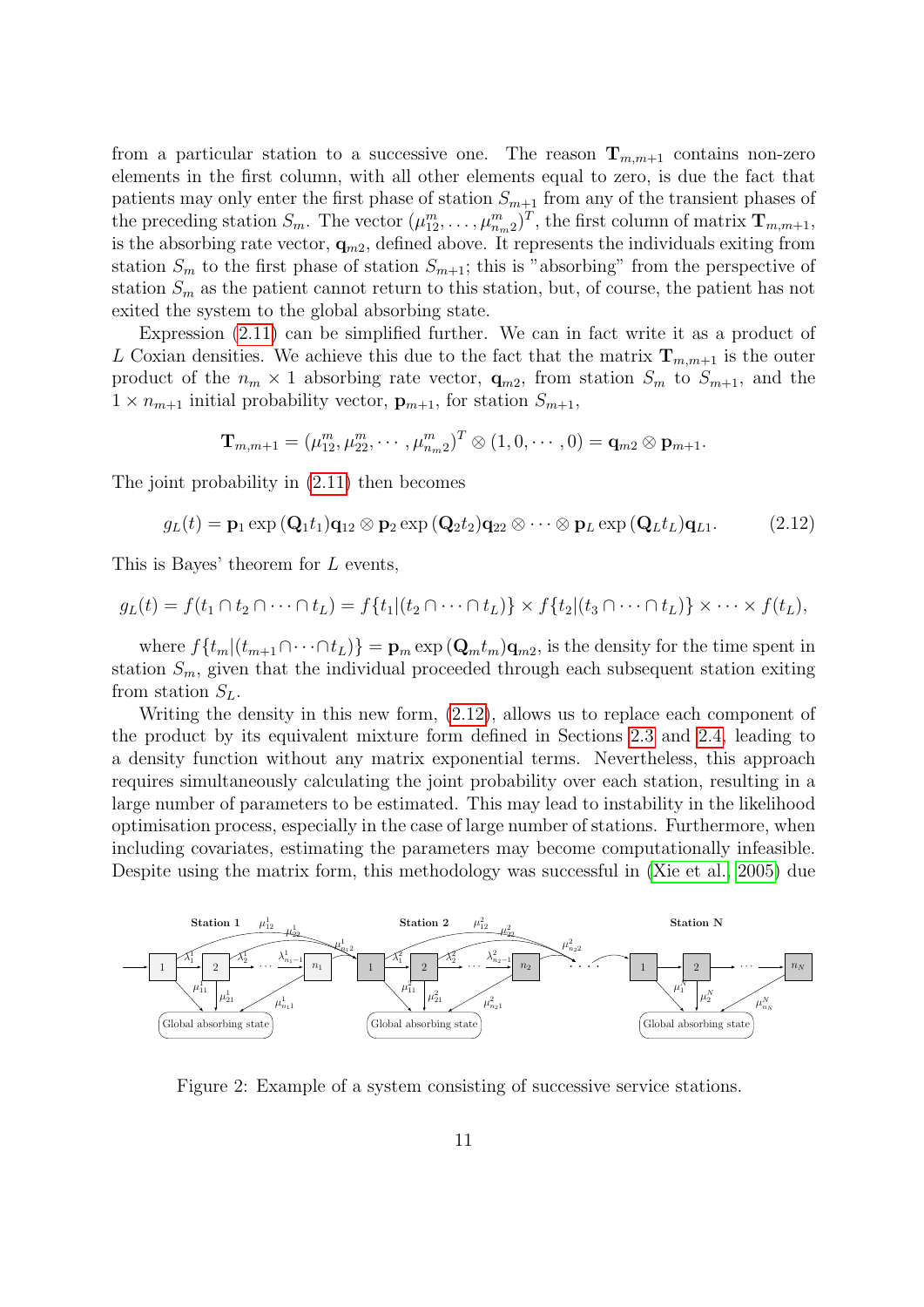the low number of stations (two) used in the model as well as the low number of latent phases in each station (one phase and two phases respectively). In addition, the sample size was reasonably small (935 observations) and the model did not include covariates. In the following section, we present an alternative approach where the system can be considered using two consecutive stations at a time.

#### <span id="page-11-0"></span>2.7 Conditional Coxian distribution

The conditional Coxian phase-type model was used by [Gordon et al.](#page-19-8) [\(2016\)](#page-19-8) to model patient transitions between hospital and community. The model is fitted over two consecutive stations at a time. The probability density function for the LoS in a particular station is conditioned on the LoS observed in the previous station. Here, the estimated parameters from the first station feed into the estimated parameters for the second station; then, the estimates from the second station are used for the third, and so on. However, the model in [\(Gordon et al., 2016\)](#page-19-8) is given in the matrix form which is computationally expensive. This is perhaps the reason that the authors did not incorporate covariates into the model. In this section, we present the conditional Coxian phase-type distribution in the mixture form.

Let  $S_m$  and  $S_{m+1}$  two consecutive stations. The latter is not necessarily the last station. Their corresponding number of transient phases are  $n_m$  and  $n_{m+1}$  respectively. Each exhibits two absorbing states: (i) the global absorbing state, and (ii) the first phase of the proceeding station (where the first phase of  $S_{m+1}$  is the absorbing state of  $S_m$ ). Let  $t_{m+1}$  the length of time spent of an individual at the current station  $S_{m+1}$  and  $t_m$  is the length of time spent of the same individual at the previous station  $S_m$ . Thus, from Bayes' theorem, the conditional CPH model is

<span id="page-11-1"></span>
$$
\mathbf{f}(t_{m+1}|t_m) = \frac{\mathbf{f}(t_m \cap t_{m+1})}{f(t_m)} = \frac{f(t_m|t_{m+1}) \times \mathbf{f}(t_{m+1})}{f(t_m)},
$$
\n(2.13)

where  $f(t_m|t_{m+1}) = f(t_m)$  exit to next station  $S_{m+1} = f_2(t_m)$  is the second component of the probability density function for the Coxian distribution with two absorbing states defined in [\(2.10\)](#page-8-0). It models the patients that spent time  $t_m$  in  $S_m$  given they proceeded to station  $S_{m+1}$ . The patients who have already left station  $S_m$  through the global absorbing state (representing discharge, death, transfer, etc.) are not considered for station  $S_{m+1}$ . The vector  $\mathbf{f}(t_{m+1}) = \{f_1(t_{m+1}), f_2(t_{m+1})\}$  (Eq. [2.10\)](#page-8-0) represents the probability density function for the Coxian phase-type distribution with two absorbing states at station  $S_{m+1}$ . Note that, only the second component  $f_2(t_{m+1})$  will be considered for the density at the next station right after  $S_{m+1}$ . The denominator,  $f(t_m)$ , is the marginal probability density representing the patients who spent time  $t_m$  in station  $S_m$  before absorption to either of the two absorbing states.

As a result, and by using the explicit forms defined in Section [2.4,](#page-7-0) the conditional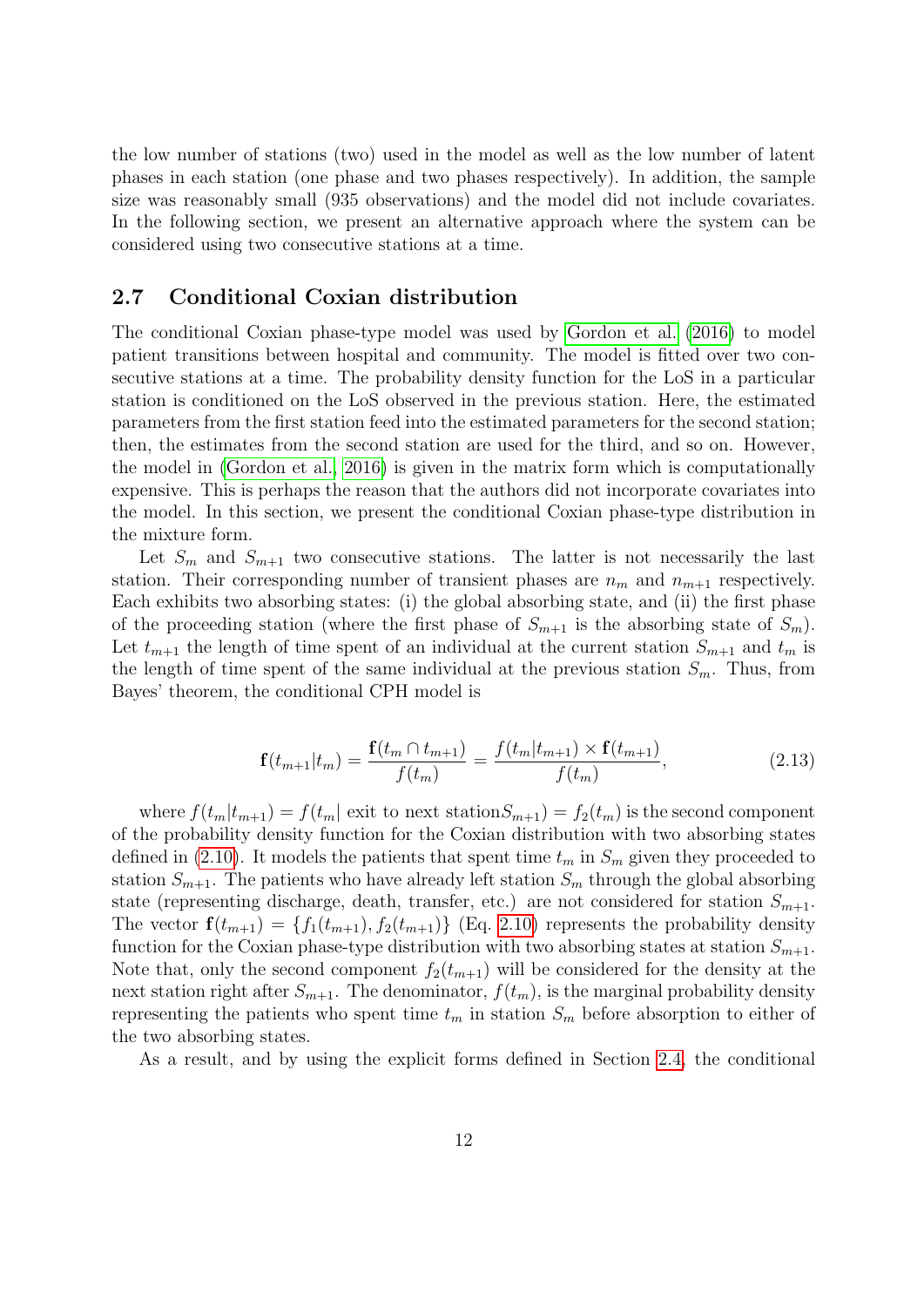density in [\(2.13\)](#page-11-1) becomes

$$
\mathbf{f}(t_{m+1}|t_m) = \frac{f_2(t_m) \times \{f_1(t_{m+1}), f_2(t_{m+1})\}}{f(t_m)} \tag{2.14}
$$
\n
$$
= \frac{\sum_{k=1}^{n_A} \pi_{k2}^m h_k^m(t_m) \times \left\{\sum_{k=1}^{n_B} \pi_{k1}^{m+1} h_k^{m+1}(t_{m+1}), \sum_{k=1}^{n_{m+1}} \pi_{k2}^{m+1} h_k^{m+1}(t_{m+1})\right\}}{\sum_{k=1}^{n_A} \pi_k^m h_k^m(t_m)} \tag{2.15}
$$

If the station  $S_{m+1}$  the last station, then it will only have one absorbing state (global absorbing state). In this case, the two component vector  $f(t_{m+1}) = \{f_1(t_{m+1}), f_2(t_{m+1})\}$ is replaced with one component,  $f(t_{m+1})$ , representing one absorbing state.

Suppose we observe event times of I individuals  $\mathbf{t}_{m+1} = (t_{1(m+1)}, \ldots, t_{I(m+1)})$  and  $\mathbf{t}_{m} = (t_{1m}, \ldots, t_{Im})$  at stations  $S_{m+1}$  and  $S_m$  respectively, then the log-likelihood function of the model at station  $S_{m+1}$  will be given by

$$
\ell(\Theta^{m+1}, \mathbf{t}_{m+1}|\mathbf{t}_m) = \sum_{i=1}^{I} \log \left\{ \frac{f_2(t_{im}, \Theta_2^m) \times \left[ \alpha_i f_1(t_{i(m+1)}, \Theta_1^{m+1}) + (1 - \alpha_i) f_2(t_{i(m+1)}, \Theta_2^{m+1}) \right]}{f(t_{im}, \Theta^m)} \right\},\tag{2.16}
$$

where,  $\Theta^{m+1} = \Theta_1^{m+1} \cup \Theta_2^{m+1} = (\pi_{11}^{m+1}, \ldots \pi_{n_{(m+1)}1}^{m+1}, \pi_{12}^{m+1}, \ldots, \pi_{n_{(m+1)}2}^{m+1}, \theta_1^{m+1}, \ldots, \theta_{n_{m+1}}^{m+1})$ is the set of  $3n_{m+1} - 1$  parameters to be estimated, and  $\alpha_i$  is an indicator variable as defined in Section [2.4](#page-7-0). The parameters  $\Theta_2^m = (\pi_{12}^m, \ldots, \pi_{n_m2}^m, \theta_1^m, \ldots, \theta_{n_m}^m)$  and  $\Theta^m =$  $(\pi_1^m,\ldots,\pi_{n_m}^m,\theta_1^m,\ldots,\theta_{n_m}^m)$  are the optimal parameter estimates from the implementation of the methodology for the previous station  $S_m$ .

#### 2.8 Conditional Coxian with covariates

The new mixture form of the conditional Coxian density function allows straightforward inclusion of covariates directly into the distributional parameters, particularly into  $\theta$ the hazard rate parameters. Our primary goal is to assign patients to different LoS groups in each ED station and explain the difference in the expected LoS by covariates. For the event times of I individuals,  $\mathbf{t}_{m+1} = (t_{1(m+1)}, \ldots, t_{N(m+1)})$ , observed at station  $S_{m+1}$ , let  $X = (x_1, \ldots, x_N)^T$  be the covariate information matrix where  $x_i =$  $(x_{1i},\ldots,x_{li})$ . The covariates can be incorporated into the distribution by allowing the hazard rates,  $\theta_k^{m+1}$  $k_k^{m+1}, k = 1, \ldots, n_{m+1}$ , to depend on them through log-linear functions:  $\theta_k^B = \theta_{0k}^{m+1}$  ${}_{0k}^{m+1}$  exp( $-\mathbf{x_i}\beta^{m+1}$ ), where  $\theta_{0k}^{m+1}$  $\substack{m+1 \ 0k}$  is the phase-specific intercept  $k = 1, \ldots, n_{m+1}$ , and  $\beta^{m+1} = (\beta_1^{m+1}, \dots, \beta_l^{m+1})$  is the slope coefficient vector. The conditional mean time is,  $E[T^{m+1}|\mathbf{x_i}] = \exp[b_0^{m+1} + \exp(\mathbf{x_i}\beta^{m+1})],$  where  $b_0^{m+1} = \sum_{k=2}^n \pi_k^{m+1}$  $\binom{m+1}{k} \left( \sum_{r=1}^k 1/\theta_{0r}^{m+1} \right).$ 

At the cost of a substantial increase in the number of parameters, the covariates can be incorporated by allowing the slopes to depend on the phase  $k$ :  $\theta_k^{m+1} = \theta_{0k}^{m+1}$  $\log_{0k}^{m+1}\exp(-\mathbf{x_j}\beta_{\mathbf{k}}^{\mathbf{m}+\mathbf{1}})$  $\binom{m+1}{k}$ . Furthermore, covariates can be even added into the  $\pi$  absorption probabilities. However, we do not consider that here, and find that placing covariates only in the  $\theta$  parameters is sufficient to provide a very good fit in our application.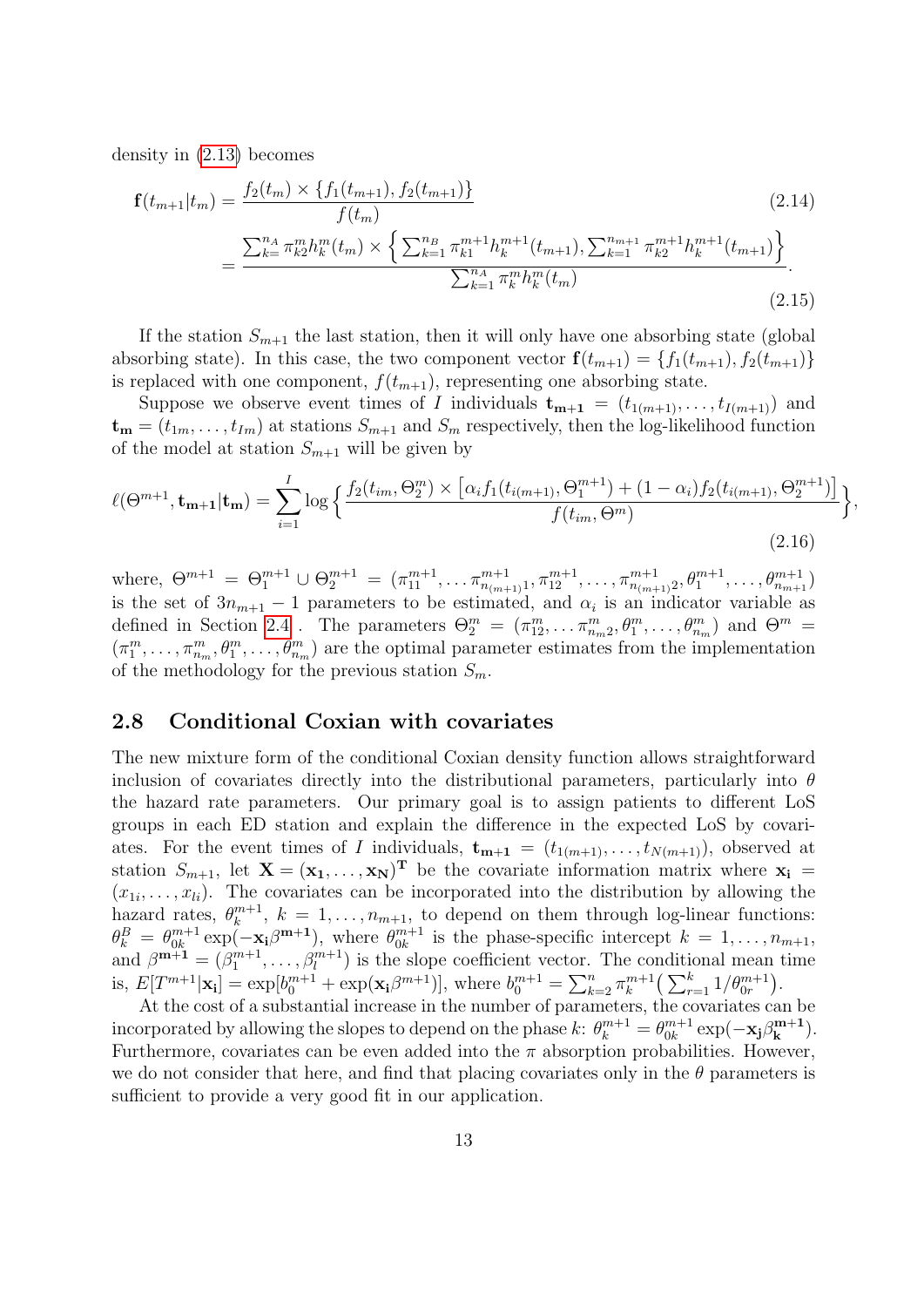## 3 Application

#### 3.1 The data

Emergency department admission data for University Hospital Limerick (UHL) were provided by the Health Service Executive (HSE), Ireland. It includes the following patient information: arrival mode (ambulance/other), arrival date and time, age, sex, triage start time, clinician examination start time, departure date and time, and destination upon departure. The format of patient information collection is shown in Table [2.](#page-14-0) Triage is performed by ED nurses, and is a method of sorting patients according to their need for emergency medical attention.

Based on the data provided, the total waiting time in the ED can be divided into three successive stations. The first station,  $S_1$ , is a waiting room, where patients proceed after registering at the reception desk. They wait to be called for triage. The length of stay in the second station,  $S_2$ , is the time spent in triage plus the waiting time to be seen by the ED clinician. The third station,  $S_3$ , is where the clinician examination and the treatment take place. The patient flow model is described in Figure [3.](#page-14-1) Patients may exit the ED from any of the three stations. Those who exit from  $S_1$  leave the ED before even entering the triage station, i.e., they are not prepared to wait. Upon completion of triage in station  $S_2$ , the nurse either (a) transfers the patient to the acute medical unit (AMU) or to the critical decision unit (CDU), or (b) to the waiting room to wait for the ED clinician. The patients who are in the waiting room may also decide to exit the ED without waiting further. Finally, patients proceed to the final station,  $S_3$ , where they are examined and receive treatment before they exit the ED to various destinations such as: home, ward, outpatient department (OPD), AMU, CDU, death, or simply leave before the start of the treatment. The recorded destination plays an important role in identifying the station from which the patient exited. For example, the second patient listed in Table [2,](#page-14-0) is missing the examination time, and the destination is "Did not wait", i.e., this patient exited from station  $S_2$  without waiting for treatment.

Here we analyse a sample of 37,206 full records from December 2016 to August 2017. Of these patients, 129 exited  $S_1$ , 2,785 exited  $S_2$ , and 34,292 exited from  $S_3$ , i.e., the vast majority flow through the whole system. Furthermore, the covariates are: arrival time, admission mode (ambulance or other), age, and sex. For the purpose of this study, patient arrival time and age have been discretised. The arrival time is divided into day (08:00:00- 19:59:59) and night (20:00:00-07:59:59). Patient age is divided into < 18, 18−44, 45−64 and  $\geq 65$  years respectively. The patients who arrive at night represent 30% of all patients in the dataset. Twenty-six percent of patients arrived by ambulance and approximately half of the patients are females. Patients in the age categories  $< 18$ ,  $18 - 44$ ,  $45 - 64$ , and  $\geq 65$  represent respectively 26\%, 32\%, 19\%, and 23\% of the sample.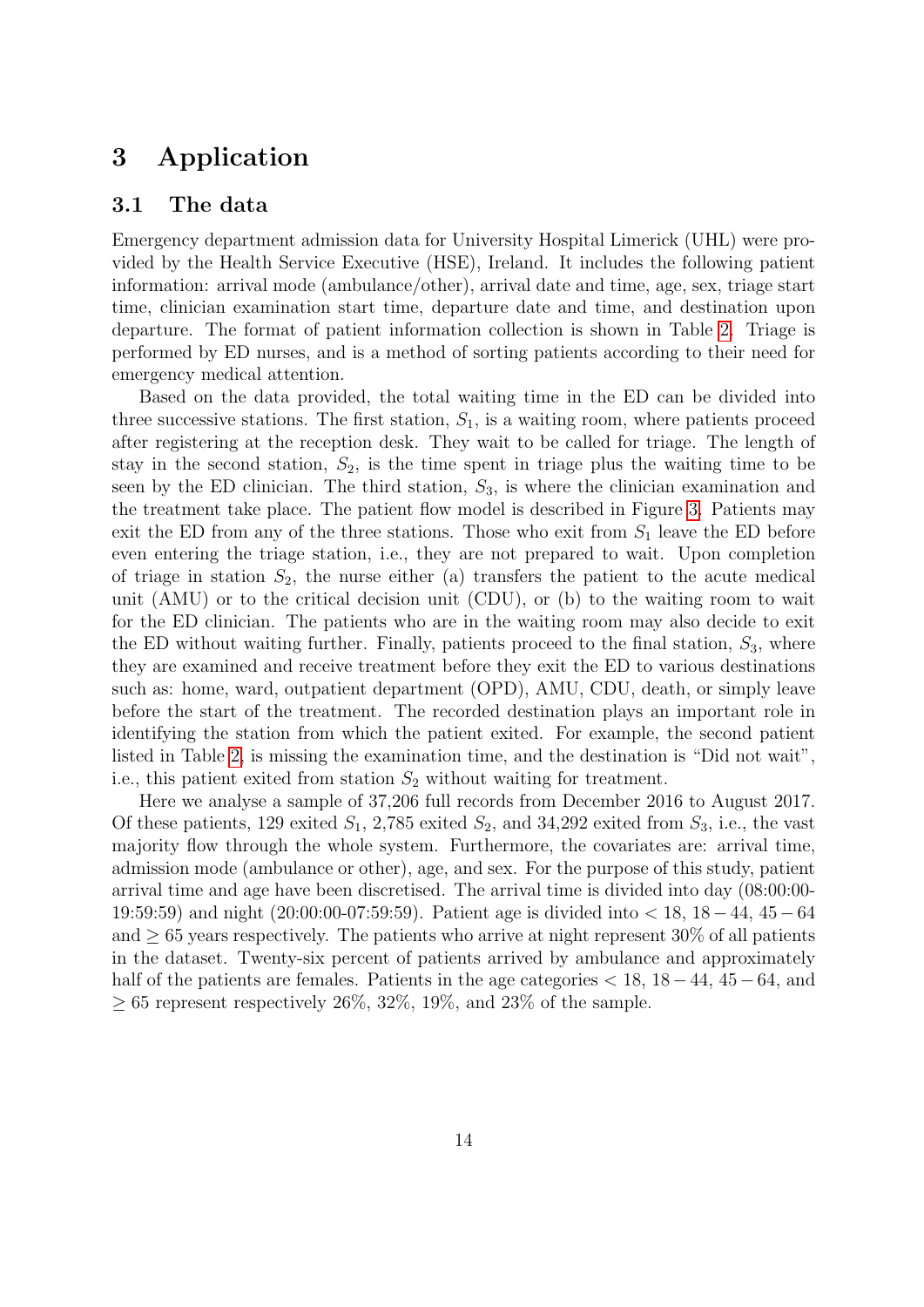<span id="page-14-1"></span>

Figure 3: Patient flow conceptual model of the ED at UHL.

Table 2: Sample format of patient information collection

<span id="page-14-0"></span>

|        |                  |           |          |   |       | Patient ID Registration time Arrival mode Age Sex Triage Examination time Departure time |                  | Destination                        |
|--------|------------------|-----------|----------|---|-------|------------------------------------------------------------------------------------------|------------------|------------------------------------|
| 818897 | 2015-01-01 00:54 | Ambulance | $36$ F   |   | 00:59 | 03:00                                                                                    |                  | $2015-01-01$ 09:00 Discharged home |
| 818954 | 2015-01-01 12:39 | Other     | 78.      | F | 12.54 | $\overline{\phantom{0}}$                                                                 | 2015-01-01 13:22 | Did not wait                       |
| .      | .                | $\cdots$  | $\cdots$ | . | .     | .                                                                                        | $\cdots$         | $\cdots$                           |

#### 3.2 Model fitting and results

A conditional Coxian distribution (see Section [2.7\)](#page-11-0) was fitted for each of the three stations of the ED; a diagram of the model is given in Figure [4.](#page-15-0) The models were fitted first without including the covariates. The aim of doing so is to investigate the effect of covariates on the goodness of fit and on the number of latent phases in each station. To obtain the number of phases in each station we fitted sequentially an increasing number of phases, starting with one phase, until little improvement in the AIC and BIC values is obtained by adding a new phase. Table [3](#page-15-1) summarises the results of the fitting process before and after including the covariates. It is clear that the incorporation of the covariates in the model results in smaller AIC and BIC values, and also a reduction in the number of phases. In stations  $S_2$  and  $S_3$ , the number of phases reduced from six to four. This indicates that the heterogeneity in patient length of stay is better explained by covariates than by increasing the number of latent phases. On the other hand, in station  $S_1$ , the most suitable fit is a five-phase conditional Coxian distribution. The inclusion of covariates does not reduce the number of phases in that station, however, the AIC and BIC values decrease after inclusion the covariates indicating a better fit to the data.

Figure [5](#page-17-0) shows the fitted LoS distributions from the optimal model (phases selected using BIC) along with the observed LoS histograms. The fit to the data is excellent in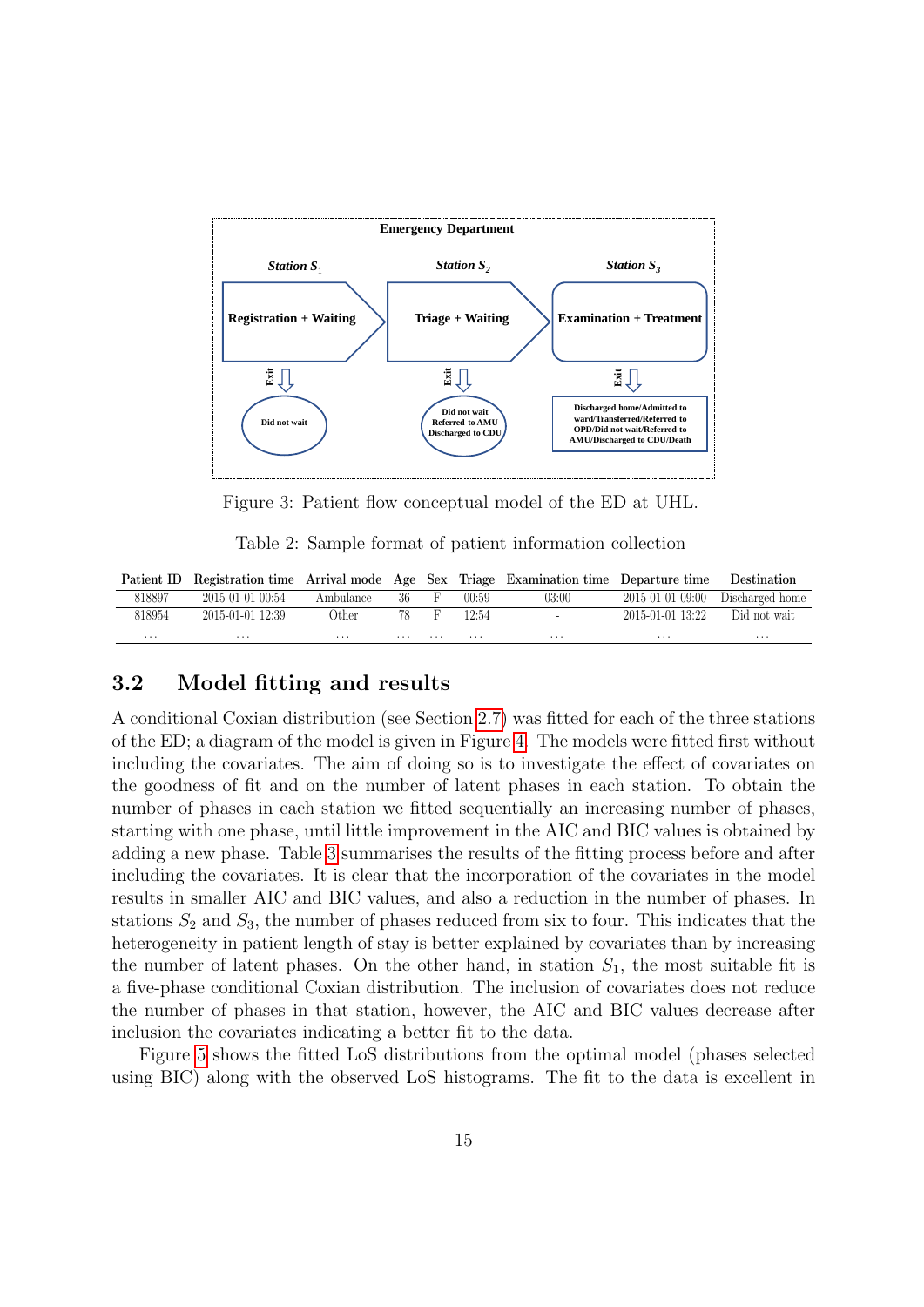<span id="page-15-0"></span>

Figure 4: Successive Coxian distributions to model the ED at UHL.

all cases apart from the unusual group who exit ED from  $S_1$  (representing only 0.35% of the sample); nevertheless, the general shape in that case is still reasonably well captured. Table [4](#page-16-0) displays the estimated covariate effects along with their standard errors associated with the optimal model (selected using BIC) fit for each station of the ED. We see that arrival time, arrival mode, and age play a significant role in patient LoS, whereas the effect of sex is not significant.

On the basis of the estimates, the patients arriving at night spend less time in stations  $S_1$  (before triage) and  $S_3$  (treatment) than the day patients. This is due to the fact that the emergency department might be less busy at night time; however, the same night patients tend to wait more in station  $S_2$  (after triage and before treatment), and this is perhaps an indication of lack of available night-shift staff in the treatment area. For the arrival mode, and as expected, the patients arriving by ambulance are regarded as more urgent, proceeding faster through the first two stations. Indeed, these do tend to be more severe cases, and their mean LoS in  $S_3$  (treatment) is significantly longer (approx. 1.7 times) than those who do not arrive by ambulance. Finally, the age covariate shows a significant effect whereby the youngest group spend less time in  $S_2$  and  $S_3$ , and the older groups spend more time in S3; perhaps, older patients have more complex medical needs which necessitate a longer treatment time.

<span id="page-15-1"></span>Table 3: Determining the number of phases in each ED station without (null model) and with inclusion of covariates.

|         | Registration $(S_1)$ |          |          |                          | Triage $(S_2)$ |           |           |                          | Treatment $(S_3)$ |           |           |            |  |
|---------|----------------------|----------|----------|--------------------------|----------------|-----------|-----------|--------------------------|-------------------|-----------|-----------|------------|--|
| Phases  | Null                 |          |          | Covariates               |                | Null      |           | Covariates               |                   | Null      |           | Covariates |  |
|         | AIC                  | BІC      | AIC      | BІC                      | AIC            | BІC       | AIC       | BІC                      | AIC               | BІC       | AIC       | BІC        |  |
|         | 16816.25             | 16841.82 | 16287.89 | 16364.61                 | 160738.44      | 160764.25 | 158098.91 | 158175.60                | 203770.51         | 203787.40 | 193505.24 | 193572.78  |  |
| ∠       | 13022.27             | 13073.41 | 12247.70 | 12349.99                 | 159742.47      | 159793.60 | 157340.45 | 157442.70                | 199645.04         | 199678.82 | 192936.15 | 193020.58  |  |
| $\cdot$ | 12583.74             | 12660.46 | 11810.41 | 11938.27                 | 158034.74      | 158111.41 | 155865.95 | 155993.77                | 199439.64         | 199490.30 | 192613.66 | 192714.97  |  |
| 4       | 12245.69             | 12347.98 | 11357.26 | 11510.69                 | 157727.65      | 157829.93 | 155810.67 | 155964.05                | 199090.76         | 199023.22 | 192555.41 | 192673.60  |  |
|         | 12147.63             | 12275.50 | 11273.55 | 11452.56                 | 157637.65      | 157765.50 | 155816.66 | 155995.60                | 198949.26         | 198864.83 | 192543.70 | 192678.78  |  |
|         | 12154.07             | 12307.45 | 11253.53 | 11458.11                 | 157605.58      | 157759.00 |           | $\overline{\phantom{a}}$ | 198712.64         | 198813.96 |           |            |  |
|         |                      |          |          | $\overline{\phantom{a}}$ | 157609.45      | 157790.16 | ۰         | $\sim$                   | 198700.00         | 198817.42 |           | $\sim$     |  |

Bold text indicates lowest BIC.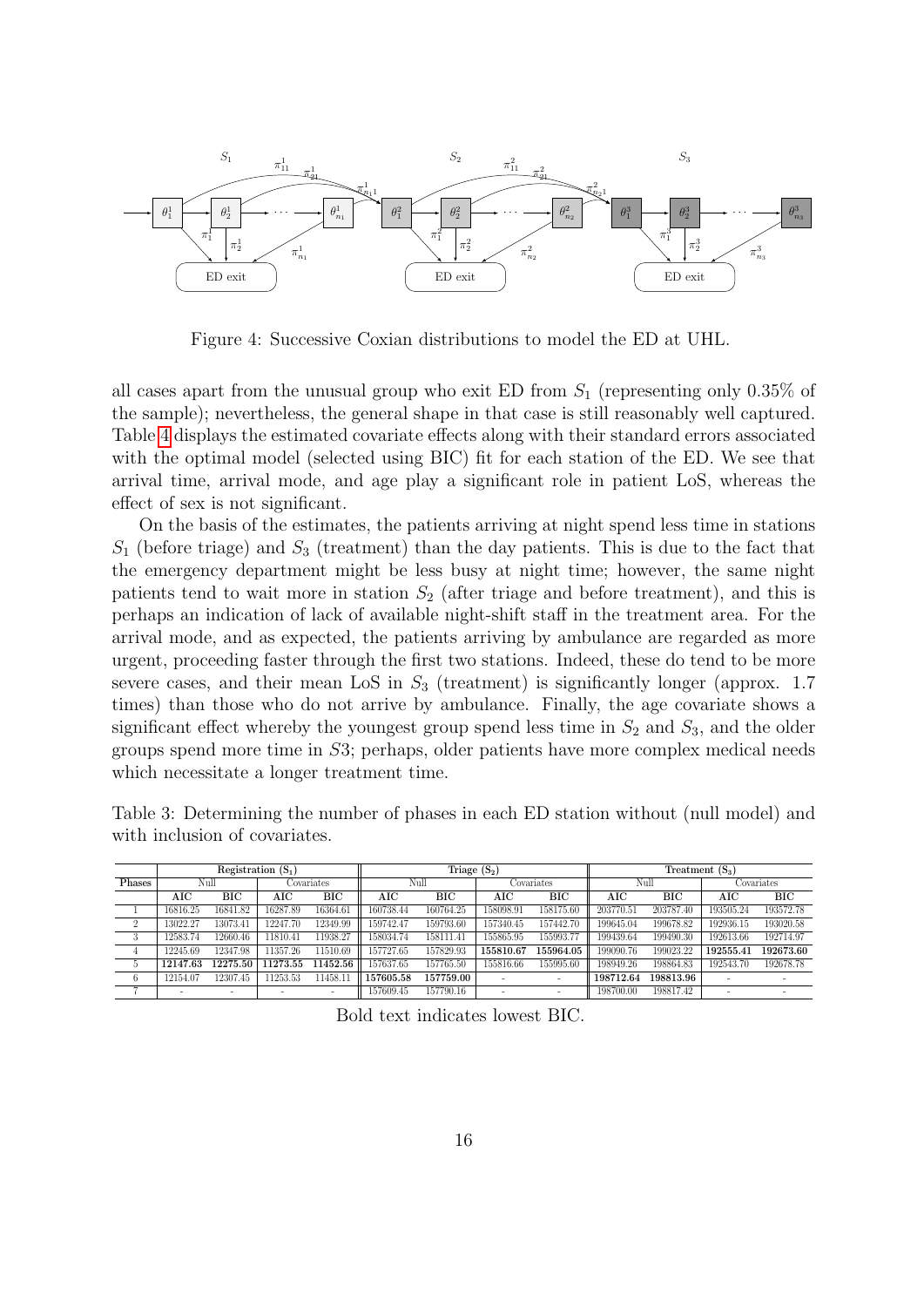| Covariate               |            | Registration $(S_1)$ | Triage $(S_2)$ |               | Treatment<br>$(\mathrm{S}_3)$ |               |  |
|-------------------------|------------|----------------------|----------------|---------------|-------------------------------|---------------|--|
|                         |            | $\exp(\beta)$        |                | $\exp(\beta)$ |                               | $\exp(\beta)$ |  |
| Arrival time: Night     | $-0.081**$ | 0.922                | $0.277**$      | 1.319         | $-0.119**$                    | 0.888         |  |
| 30\%                    | (0.015)    |                      | (0.045)        |               | (0.017)                       |               |  |
| Arrival mode: Ambulance | $-0.312*$  | 0.732                | $-0.027*$      | 0.973         | $0.512**$                     | 1.669         |  |
| $26\%$                  | (0.147)    |                      | (0.012)        |               | (0.020)                       |               |  |
| Sex: Female             | 0.035      | 1.036                | 0.065          | 1.067         | 0.046                         | 1.047         |  |
| 48\%                    | (0.083)    |                      | (0.034)        |               | (0.060)                       |               |  |
| Age: $<$ 18             | $-0.0006$  | 1.000                | $-0.462**$     | 0.630         | $-0.235**$                    | 0.791         |  |
| $26\%$                  | (0.108)    |                      | (0.076)        |               | (0.044)                       |               |  |
| Age: $45 - 64$          | 0.027      | 1.030                | $-0.047*$      | 0.954         | $0.444**$                     | 1.559         |  |
| 19%                     | (0.017)    |                      | (0.019)        |               | (0.038)                       |               |  |
| Age: $> 65$             | 0.063      | 1.065                | $-0.044$       | 0.957         | $0.875**$                     | 2.400         |  |
| 23\%                    | (0.204)    |                      | (0.040)        |               | (0.041)                       |               |  |

<span id="page-16-0"></span>Table 4: Parameter estimates of the fitted model with covariates, with standard errors in brackets.

∗ and ∗∗ correspond to 5% and 1% significance levels respectively.

## 4 Conclusion

Having reliable measures for modelling and predicting patient LoS in the emergency department is vital for any hospital. In the existing literature, conditional CPH distributions have been used to model compartmental healthcare systems. However, the assumption of a common LoS distribution for all patients was made (i.e., covariates were absent), and, hence, heterogeneity in patients was not accounted for; this would surely result in producing less accurate predictions, and, furthermore, the insight that covariate effects provide is important. Covariates were not included perhaps due to the somewhat complex structure of the Coxian model, and the consequent estimation instability and large fitting times. In this work, we overcome these problems by reformulating the conditional Coxian model using a parametric family of density functions. The new reformulation permits straightforward inclusion of covariates as well as speeding up the fitting process.

The model has proved useful in the context of the UHL emergency department, where each of three stations (registration, triage, and treatment) was modelled using a reformulated Coxian model. We find that the inclusion of covariates results in a reduced number of phases when fitting the data, and lower AIC and BIC values, i.e., the heterogeneity in patient stay can be better explained using covariates than by increasing the number of phases. This demonstrates the importance of incorporating covariates in CPH models, and, in the context of the UHL ED data, we have found that the arrival time, arrival mode, and patient age are important covariates. Our proposed model will assist ED clinicians and managers in understanding the effects of patient characteristics on the demand for resources, and, in particular, assists in identifying groups with particularly long durations.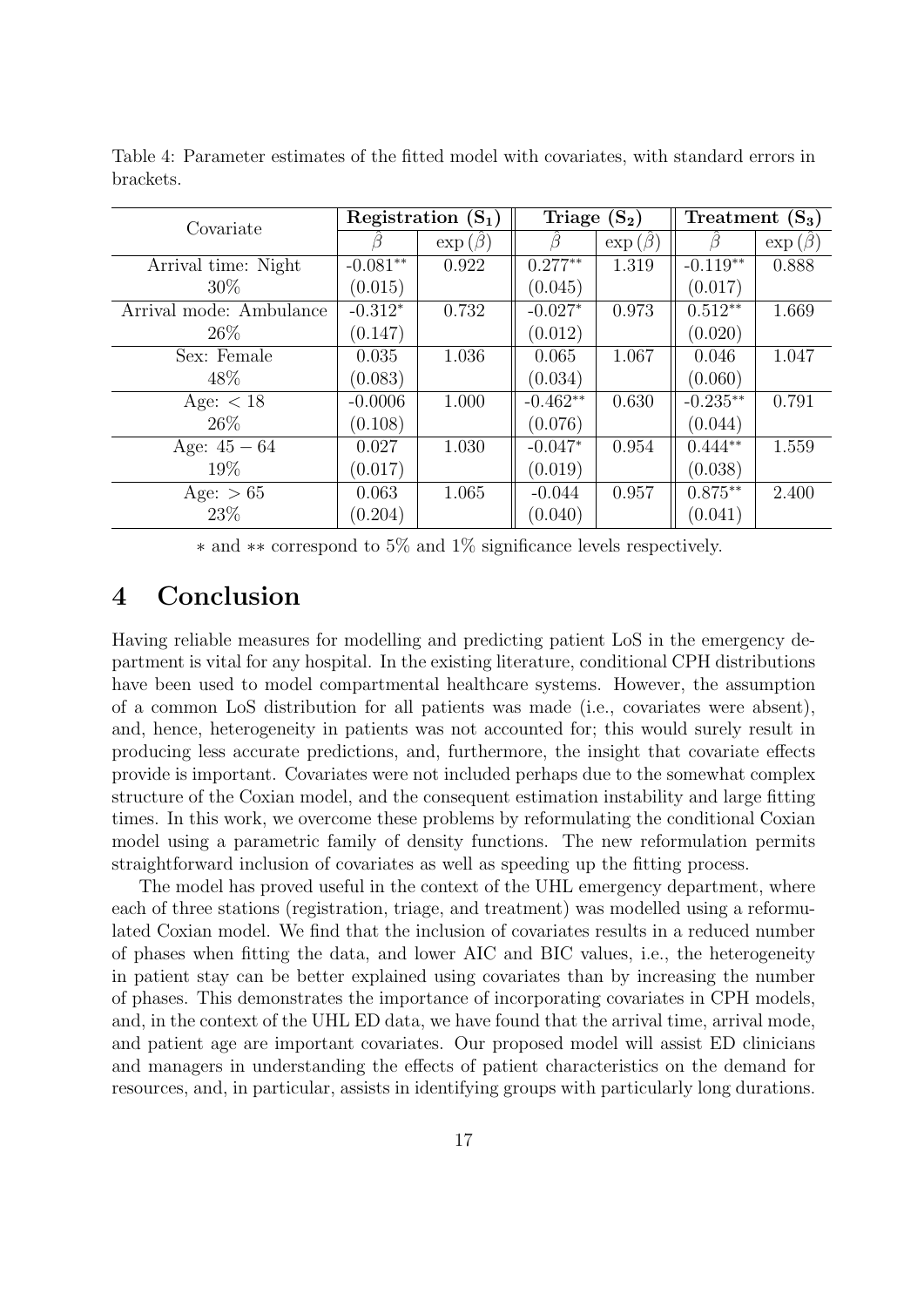<span id="page-17-0"></span>

Figure 5: (a) Model fits for the patients who exit the ED from  $S_1$  (top) and those who proceed to  $S_2$  (bottom). (b) Model fits for the patients who exit the ED from  $S_2$  (top) and those who proceed to  $S_3$  (bottom). (c) Model fit for the patients receiving treatment in the final station. 18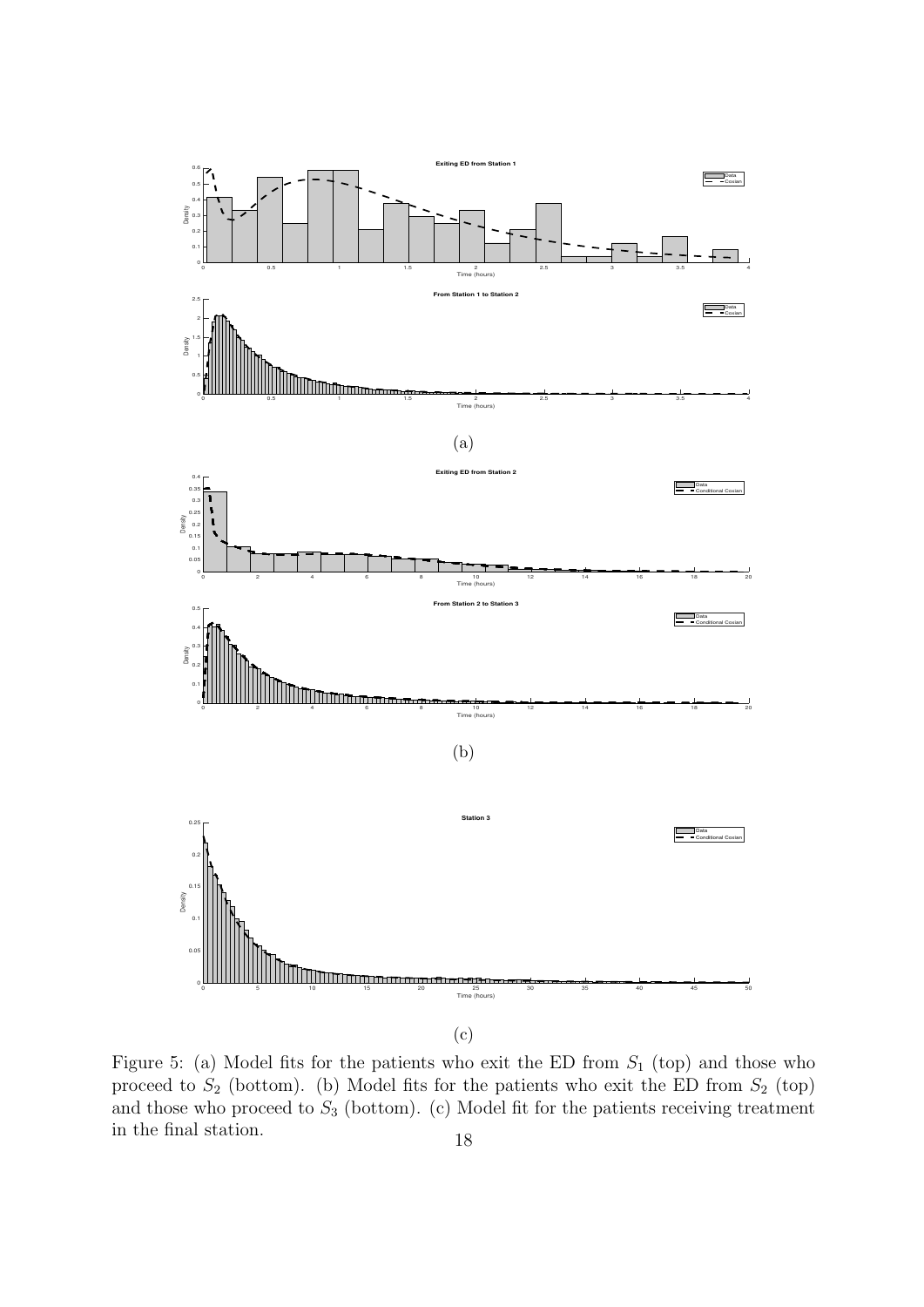## References

- <span id="page-18-0"></span>Boyle, A., Beniuk, K., Higginson, I., and Atkinson, P. (2012). Emergency department crowding: time for interventions and policy evaluations. Emergency medicine international, 2012.
- <span id="page-18-1"></span>Cox, D. R. (1955). A use of complex probabilities in the theory of stochastic processes. In Mathematical Proceedings of the Cambridge Philosophical Society, volume 51, pages 313–319. Cambridge University Press.
- <span id="page-18-6"></span>Cumani, A. (1982). On the canonical representation of homogeneous markov processes modelling failure-time distributions. Microelectronics Reliability, 22(3):583–602.
- <span id="page-18-8"></span>Dempster, A. P., Laird, N. M., and Rubin, D. B. (1977). Maximum likelihood from incomplete data via the em algorithm. Journal of the royal statistical society. Series B (methodological), pages 1–38.
- <span id="page-18-10"></span>Erlang, A. (1917). Solution of some problems in the theory of probabilities of significance in automatic telephone exchanges. Post Office Electrical Engineer's Journal, 10:189– 197.
- <span id="page-18-5"></span>Faddy, M. (1993). A structured compartmental model for drug kinetics. Biometrics, pages 243–248.
- <span id="page-18-9"></span>Faddy, M. (1998). On inferring the number of phases in a coxian phase-type distribution. Stochastic Models, 14(1-2):407–417.
- <span id="page-18-7"></span>Faddy, M., Graves, N., and Pettitt, A. (2009). Modeling length of stay in hospital and other right skewed data: Comparison of phase-type, gamma and log-normal distributions. Value in Health, 12(2):309–314.
- <span id="page-18-2"></span>Faddy, M. and McClean, S. (1999). Analysing data on lengths of stay of hospital patients using phase-type distributions. Applied Stochastic Models in Business and Industry, 15(4):311–317.
- <span id="page-18-3"></span>Faddy, M. and McClean, S. (2005). Markov chain modelling for geriatric patient care. Methods of information in medicine, 44(03):369–373.
- <span id="page-18-12"></span>Fredkin, D. R. and Rice, J. A. (1986). On aggregated markov processes. Journal of Applied Probability, 23(1):208–214.
- <span id="page-18-4"></span>Gardiner, J. C. (2012). Modeling heavy-tailed distributions in healthcare utilization by parametric and bayesian methods. In SAS Global Forum. Citeseer.
- <span id="page-18-11"></span>Garg, L., McClean, S., Meenan, B., El-Darzi, E., and Millard, P. (2009). Clustering patient length of stay using mixtures of gaussian models and phase type distributions. In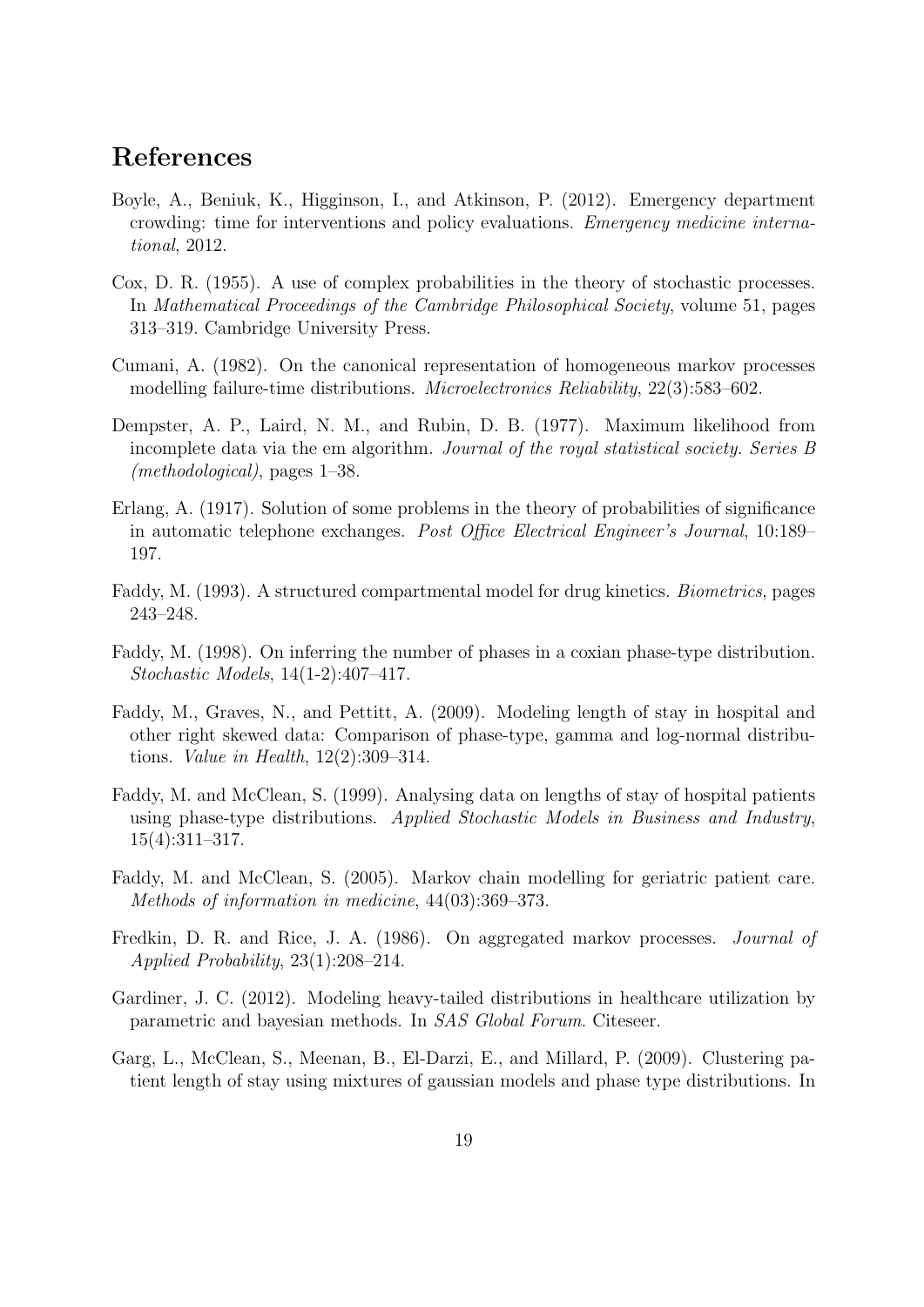Computer-Based Medical Systems, 2009. CBMS 2009. 22nd IEEE International Symposium on, pages 1–7. IEEE.

- <span id="page-19-8"></span>Gordon, A. S., Marshall, A. H., and Cairns, K. J. (2016). A conditional approach for modelling patient readmissions to hospital using a mixture of coxian phase-type distributions incorporating bayes' theorem. Statistics in medicine, 35(21):3810–3826.
- <span id="page-19-0"></span>Hoot, N. R. and Aronsky, D. (2008). Systematic review of emergency department crowding: causes, effects, and solutions. Annals of emergency medicine, 52(2):126–136.
- <span id="page-19-5"></span>Maguire, P. A., Taylor, I. C., and Stout, R. W. (1986). Elderly patients in acute medical wards: factors predicting length of stay in hospital. Br Med J (Clin Res Ed), 292(6530):1251–1253.
- <span id="page-19-2"></span>Marshall, A. H. and McClean, S. I. (2004). Using coxian phase-type distributions to identify patient characteristics for duration of stay in hospital. Health Care Management Science, 7(4):285–289.
- <span id="page-19-7"></span>Marshall, A. H., Mitchell, H., and Zenga, M. (2014). Modelling the length of stay of geriatric patients in emilia romagna hospitals using coxian phase-type distributions with covariates. In *Advances in Latent Variables*, pages 127–139. Springer.
- <span id="page-19-4"></span>Marshall, A. H., Shaw, B., and McClean, S. I. (2007). Estimating the costs for a group of geriatric patients using the coxian phase-type distribution. Statistics in medicine, 26(13):2716–2729.
- <span id="page-19-12"></span>MATLAB (2018). version 9.4.0.813654 (R2018a). The MathWorks Inc., Natick, Massachusetts.
- <span id="page-19-11"></span>McClean, S., Garg, L., Barton, M., and Fullerton, K. (2010). Using mixed phase-type distributions to model patient pathways. In *Computer-Based Medical Systems (CBMS)*, 2010 IEEE 23rd International Symposium on, pages 172–177. IEEE.
- <span id="page-19-10"></span>Moler, C. and Van Loan, C. (1978). Nineteen dubious ways to compute the exponential of a matrix. SIAM review, 20(4):801–836.
- <span id="page-19-9"></span>Nelder, J. A. and Mead, R. (1965). A simplex method for function minimization. The computer journal, 7(4):308–313.
- <span id="page-19-1"></span>Neuts, M. F. (1975). Probability distributions of phase type. Liber Amicorum Prof. Emeritus H. Florin.
- <span id="page-19-6"></span>Rizk, J., Burke, K., and Walsh, C. (2019). On the non-uniqueness of representations of coxian phase-type distributions. arXiv preprint arXiv:1901.03849.
- <span id="page-19-3"></span>Shaw, B. and Marshall, A. (2007). Modelling the flow of congestive heart failure patients through a hospital system. Journal of the Operational Research Society, 58(2):212–218.